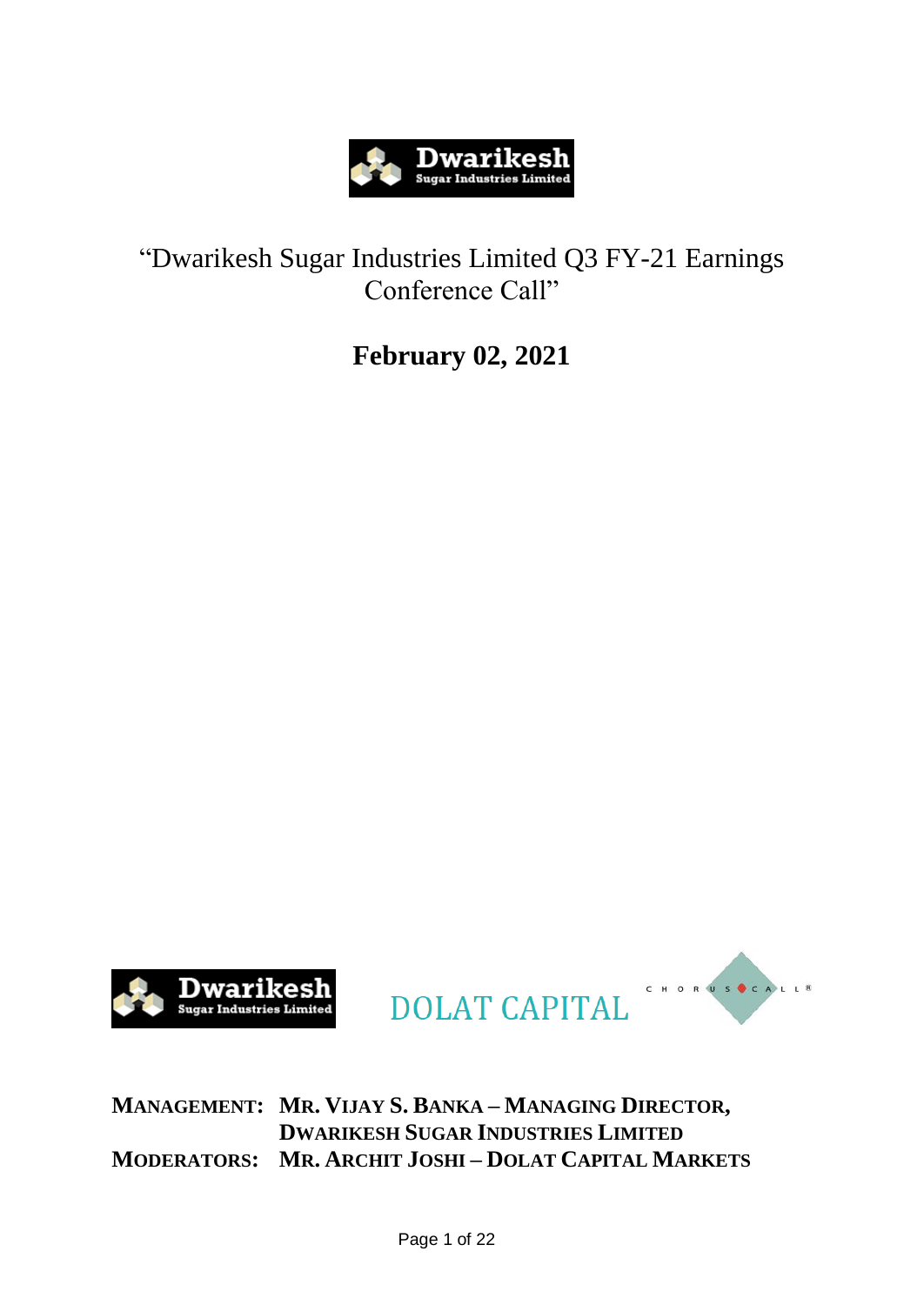

**Moderator:** Ladies and gentlemen good day and welcome to the Dwarikesh Sugar Industries Limited Q3 FY21 Earnings Conference Call hosted by Dolat Capital Markets. As a reminder all participant lines will be in the listen-only mode and there will be an opportunity for you to ask questions after the presentation concludes. Should you need assistance during the conference call, please signal an operator by pressing '\*' then '0' on your touchtone phone. Please note that this conference is being recorded. I now hand the conference over to Mr. Archit Joshi from Dolat Capital Markets. Thank you and over to you sir.

Dwarikesl Sugar Industries Limited

- **Archit Joshi:** Thanks Steven. Good afternoon everybody. On behalf of Dolat Capital, I would like to welcome you all to the 3Q FY21 earnings conference call of Dwarikesh Sugar Industries Limited. We have with us today Mr. Vijay S. Banka, the Managing Director of Dwarikesh Sugar Industries Limited. Thanks a lot sir for giving us the chance to host this call. Without further ado, I would like to hand over the floor to Mr. Banka for his opening remarks post which we will have a round Q&A session. Thanks and over to you sir.
- **Vijay S. Banka:** A very good afternoon to you all. A very warm welcome to you all to the Q3 FY21 earnings call conference. Our results are already with you. I must confess that it has been a bit of a challenging quarter for us, although we have clocked higher total income. Our total income was Rs. 385.19 crores and for nine months period it was Rs. 1245 crores. Our PAT for the quarter of Rs. 7.47 crores compares well with the PAT we clocked in the corresponding quarter last year. On nine-month basis also, our results are better as compared with the corresponding nine months numbers of the last year. At the given numbers for the quarter the growth in the total income is 20% and the growth in the profit after tax is 65% and if you take the nine months results into consideration, the total income at Rs. 1245 crores is 42% more than the total income of the nine months period for the last year and profit of Rs. 43.31 crores is 48% more than the profit of the corresponding period last year.

ISMA has come out with the production estimate numbers just a week ago. We expect to produce in the country about 30.2 million tonnes of sugar which is after considering sacrifice of about 2 million tonnes of sugar in favor of ethanol by way of the use of Bheavy molasses as well as sugarcane juice directly. The prices of sugar have been a bit under pressure, mainly because the releases were high in the last three months. The government has tried to regulate the same by ordering lesser release for the month of February. I think the prices should get better from here onwards.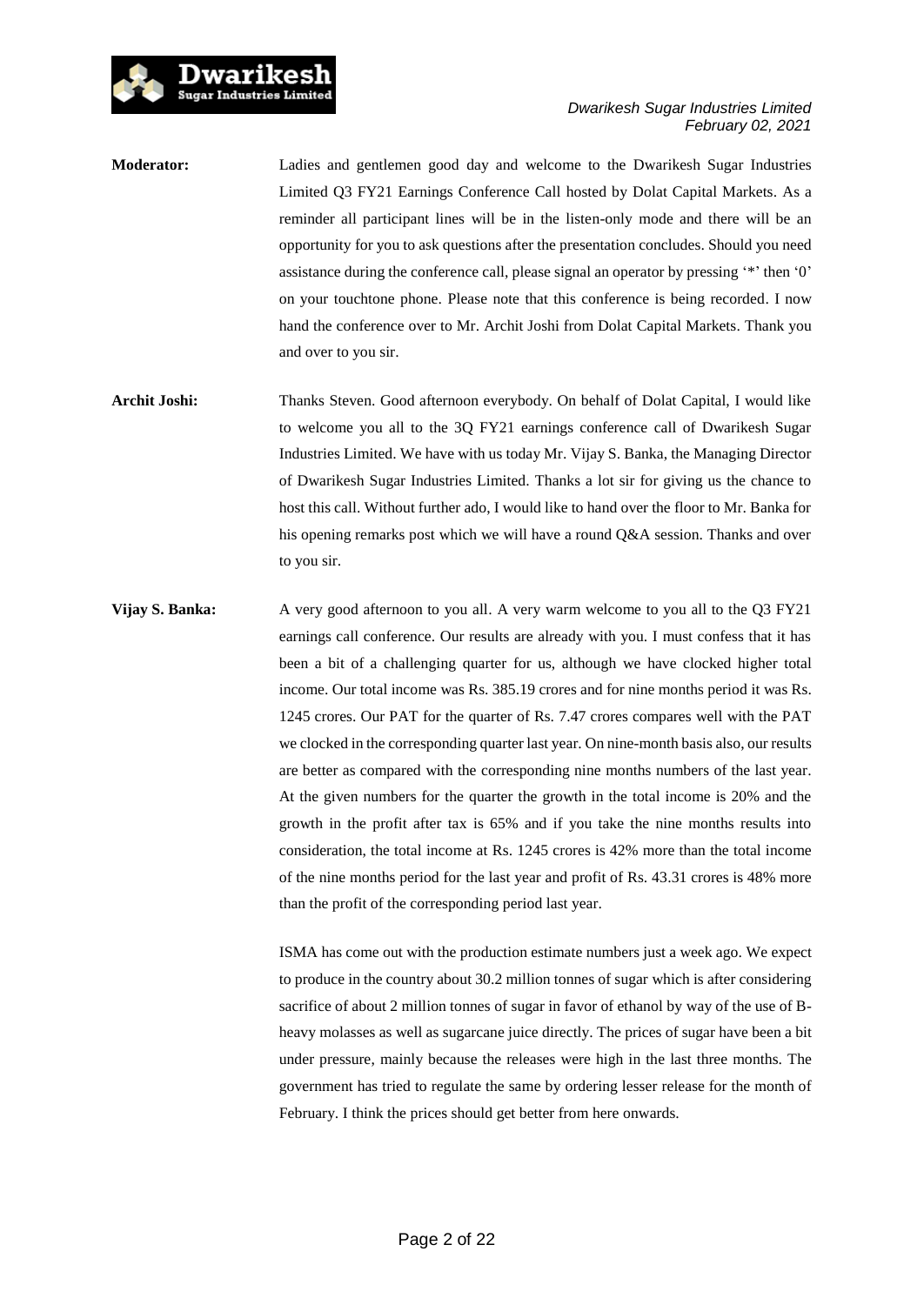

Government of India has announced export policy for the season 2020-21. They have targeted to export about 6 million tonnes of sugar. Maximum admissible export quota of ours is about 7.95 lakh quintals and we have contracted to export the entire quantity and the dispatchers are underway. The subsidy amount though, as you're all aware has been reduced from Rs. 10,448 per metric ton in the last season to Rs. 6,000 a metric ton. Considering the fact that the international prices are better, I think, all mills have a reasonably decent realization in selling sugar in the export market.

During the quarter we have sold about 10.8 lakh quintals of sugar as compared to 9.21 lakh quintals in the corresponding quarter last year which included 2.55 lakh quintals of sugar for export. Thus our sales volumes are better. In the nine months period, we have sold about 34.26 lakh quintals of sugar against 26.5 lakh quintal of sugar sold in the previous year's nine months period. As on 31/12/2020 we were carrying an inventory of 19.49 lakh quintals which is a little less than what we're carrying on the same date last year. The inventory is valued at Rs. 30,900 a metric ton. We have sold industrial alcohol of about 5,553 kilo litters. We would have liked to maintain a run rate of about 10,000 kilo litters per quarter. But there were some logistical issues with the OMCs. We were initially allotted ethanol for Delhi depot which was subsequently cancelled and we have been given allotment for some other depots. This adjustment is taking time but going forward, we should be able to maintain a decent run rate in so far as ethanol dispatchers are concerned. The 130 KLPD plant is fully operational.

As far as the loan profile is concerned, we have long term loans of about Rs. 211 crores, all of which are subsidized loans. Loan of Rs. 94 crores is due to the state government and all instalments as and when they're falling due are being paid. Rs. 117 crores is the loan which we had availed for our distillery project of which the repayment is yet to commence. We'll pay it as and when the same falls due. So far as the financial position is concerned, we are reasonably comfortably placed.

In so far as the policies are concerned, Central Government has already announced the export policy. The much awaited increase in the MSP doesn't seem to be happening because this was approved by the group of ministers long ago but it finally did not get the cabinet nod. So we are waiting and pushing for it. If it happens that will augur very well for the sugar industry. State government of Uttar Pradesh is yet to announce the sugarcane price for the season 2020-21. Perhaps the farmer's agitation in the North of India is the reason for it not being announced yet. In the interregnum, we have been asked to pay at the last season's sugarcane prices and which we are doing now.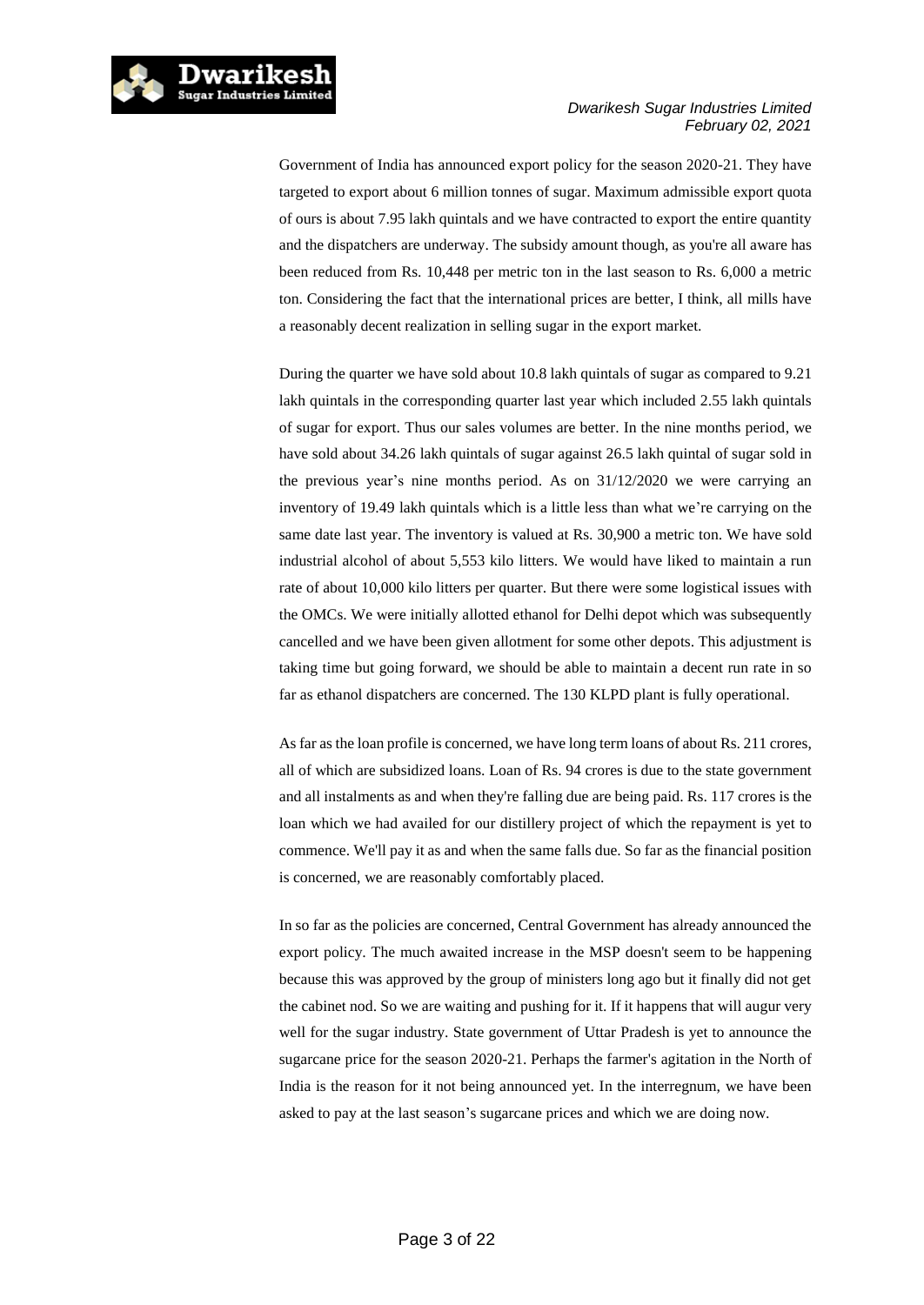

Internationally, season 2021 is expected to be a slightly deficit year which is because of not much of production happening in Thailand. There's been generally dry weather in Brazil also. Although India's production numbers are up, internationally it's going to be a moderately deficit year.

So far as India is concerned, UP which produced a record 12 plus million ton of sugar in the last season is expected to produce less, for two reasons, number one, the yield at the farm level as well as the recovery at the mills level has come down. And number two, more and more sugar mills are generating B-heavy molasses for making ethanol. So these are big two reasons why we expect a lesser than last season's production in UP. We expect to produce as per the ISMA's estimate about 10.4 million tonnes of sugar in the ongoing season. That's about it. Thank you very much. I now invite you to ask me questions and I'll be too happy to answer them.

**Moderator:** Thank you very much. We will now begin the question and answer session. The first question is from the line of Sanjay Manyal from ICICI Securities.

**Sanjay Manyal:** On the distillery front what could be the run rate for the FY22?

**Vijay S. Banka:** We have contracted to sell about 4 crore litres of ethanol. FY22 is too early to answer, but in so far as the ethanol year is concerned which commences from 1st of December and ends on the 30th of November we should be selling about 4 crores litres of ethanol. There are some logistical challenges. We have taken it up with the Food Ministry. We have taken it up with the oil marketing companies also. Yesterday Joint Secretary Sugar was kind enough to organize a web conference in which we participated, in which we have spelt out the problems that are being faced. We get quotas, we get allotments for particular depots and then out of blue the we are told not to dispatch, or dispatch lesser quantity or dispatch to some other far flung depots. So there are some logistics challenges, but we have all the assurance from the Central Government, from the top brass of oil marketing companies that these issues will be ironed out. So, I don't see any problem in doing about 4 crores litre of ethanol sale in the ethanol year. One must also look at it from the perspective that the target of 20% blending for which the date set was year 2030 has been advanced to year 2025. So in order to achieve that kind of a target nearly 900 crore litres of ethanol will be required. And here we are at about 300 crore litres of ethanol. So there's a lot of enthusiasm in the Government circles as well as the oil marketing companies as well as the sugar companies to step up the ethanol production & despatches.

**Sanjay Manyal:** And what could be the B-heavy out of these 4 crores?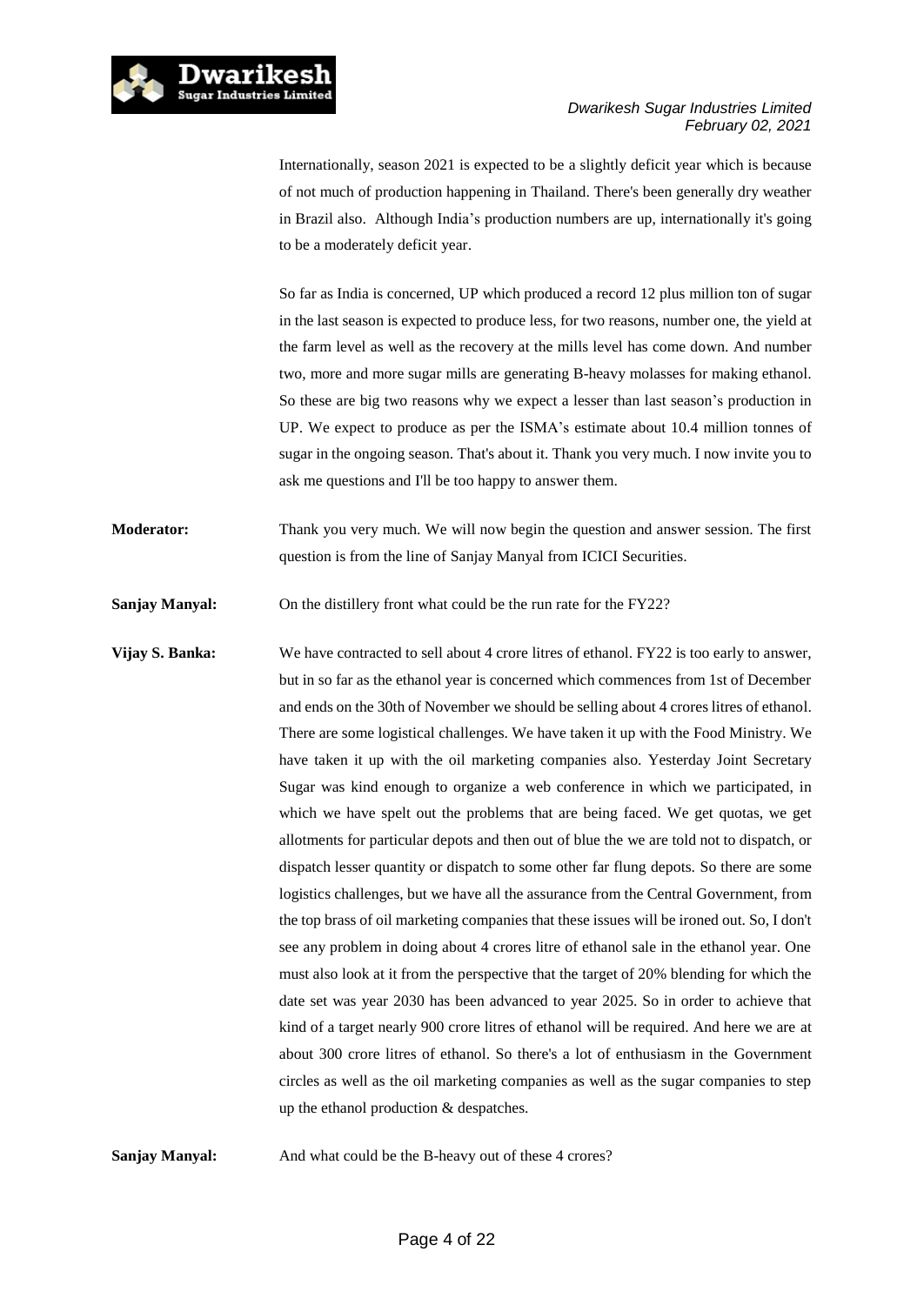

**Vijay S. Banka:** The entire quantity is the B-heavy. Whatever little we had produced from C-Heavy in the beginning of the season is from C-Heavy and the rest of it all is going to be from B-Heavy. From C Heavy it is minuscule quantity.

**Sanjay Manyal:** So one can assume a realization about (+) 55?

**Vijay S. Banka:** Yes

- **Sanjay Manyal:** Your peers have announced the CAPEX related to sugarcane juice to ethanol or even for that matter grain to ethanol. Is there any plan on anything under consideration?
- **Vijay S. Banka:** We are also very actively evaluating the proposal and we are in talks with the equipment suppliers /manufacturers, we are in the process of identifying the layout, etc. So many loose ends need to be tied up. But we are working in that direction and as and when we have taken concrete steps we will keep everyone informed. Let me also assure you that execution will not take too long a time, once we have taken the required steps and tied up loose ends may be in 12 or 13 months we can execute the project
- **Sanjay Manyal:** But any ballpark thing in the sense what could be the CAPEX or whether it will be grain base or sugarcane juice?
- **Vijay S. Banka:** It will be multi feed stock based. We can cane juice directly in which case the capacity of the plant will be larger. If we use B-heavy it will be commensurately little lesser and if we use C heavy molasses it will commensurately further lesser. And then we will also have the wherewithal to use grains if required during the off season.
- **Sanjay Manyal:** Just one last thing on this year's sugar production and specifically in UP when the recovery rates are lower but I think this would be the time say in January or mid of January where the plantation sugarcane generally starts. So have you seen any reduction in the plantation sugar recoveries? Also how are things and how the overall full year's scenario would be in terms of your production levels?
- **Vijay S. Banka:** Let us divide this into two parts. The first is in so far as the cane availability is concerned. Second is about the recovery and therefore the production. In so far as the cane availability is concerned in case of Ratoon crop yield at the farm level has been lesser and the recovery also at the mill level has been lesser. In case of plantation crops as of now situation seems to be all right, both in so far as the yield is concerned, as well as the recovery is concerned, but going forward we will have to wait & see. Last we were all disguised beneficiaries of the COVID break down which resulted in non-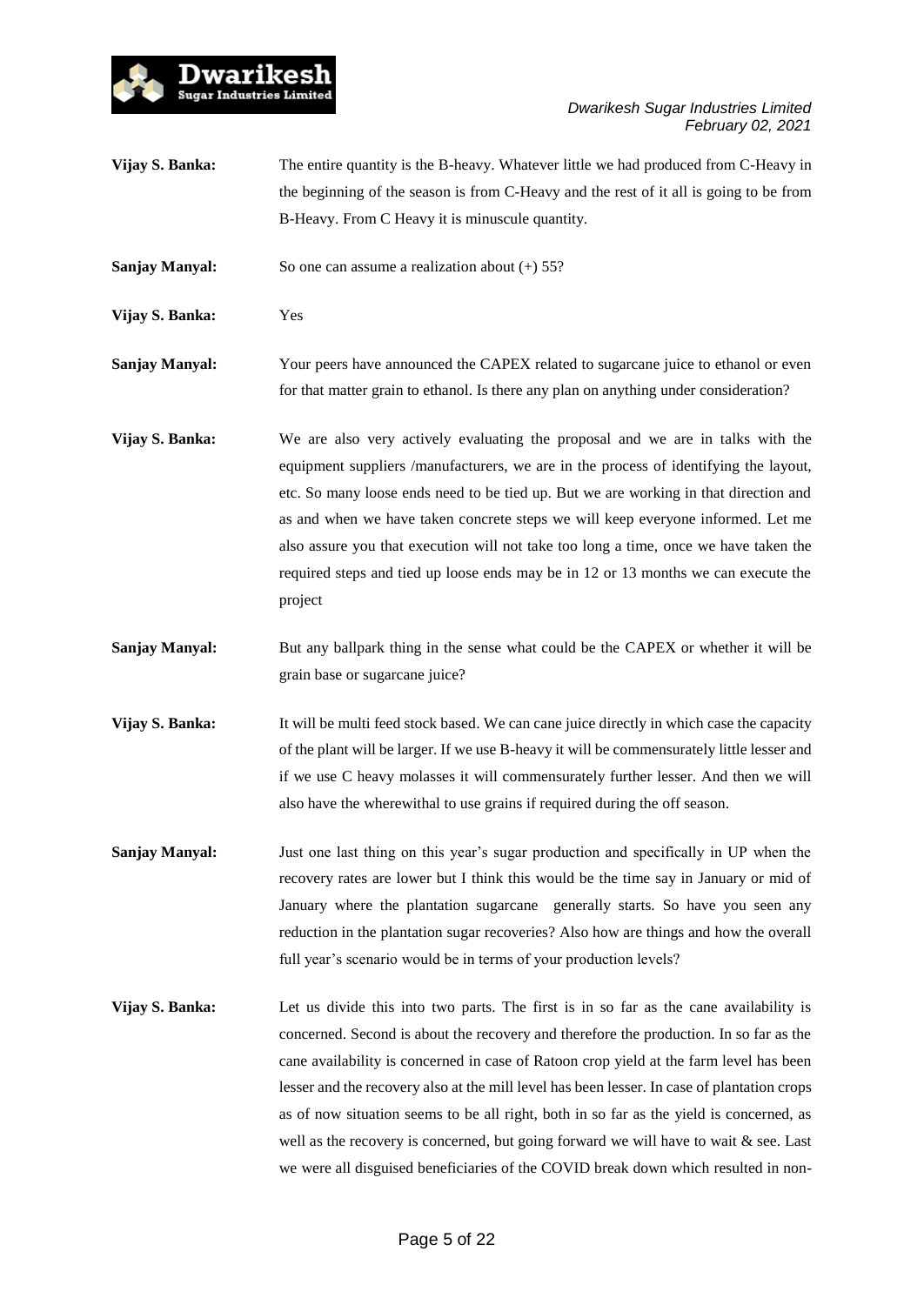

diversion of sugarcane to the khandsari and jaggery makers. So such a phenomenon will not recur this year. This year the diversion will be regular as it used to happen in the past. So, multiple factors will act namely one, the yields are lower, number two, the recovery is lower and number three, the diversion is going to be regular. From that perspective ISMA has scaled down the production estimate of UP.

**Sanjay Manyal:** You mentioned 10.2 or 10.5 around for the UP.

**Vijay S. Banka:** 10.4 to 10.5 million tons.

**Sanjay Manyal:** And what could be the number for the Dwarikesh this season?

**Vijay S. Banka:** Last season we crushed about 375 lakh quintals of sugarcane in the entire season. Our estimate this season is anything between 340 to 345 lakh quintals of sugarcane. The recovery rate drop can be about 0.2% to 0.3%. But since we are generating B-heavy molasses in two of our units, it will result in sacrifice of sugar production to the extent of 35,000 metric tonnes or so. If you consider these factors our sugar production number is going to be lesser than what it was last year.

**Moderator:** The next question is from the line of Anupam Goswami from B&K Securities.

**Anupam Goswami:** Can you please tell what is your crushing target this season and what kind of recovery that we can look at?

**Vijay S. Banka:** I was explaining to Sanjay a little while ago that last year the crushing numbers were higher because farm yields were better, the recoveries were better and additionally there was no diversion happening to the jaggery and khandsari manufacturers because towards the middle of March 2020 on account of outbreak of COVID pandemic, the lock down was announced. So the khandsari sugar makers as well as jaggery makers had to shut shop. So very little diversion took place. This season yields are lower as far as the Ratoon crop is concerned. In fact yields are much lower when you move towards East of UP. The impact is lesser in Western and Central UP although the recoveries of course are lower. Everyone puts the blame on the climate or weather condition. Number three, the diversion is back to being normal. So I was mentioning that as against 375 lakh quintals crushed last season, we could end up crushing anything between three 340 to 345 lakh quintals of sugarcane in this season.

**Anupam Goswami:** With the diversion of B-heavy, can we look at around little higher than the 10.5?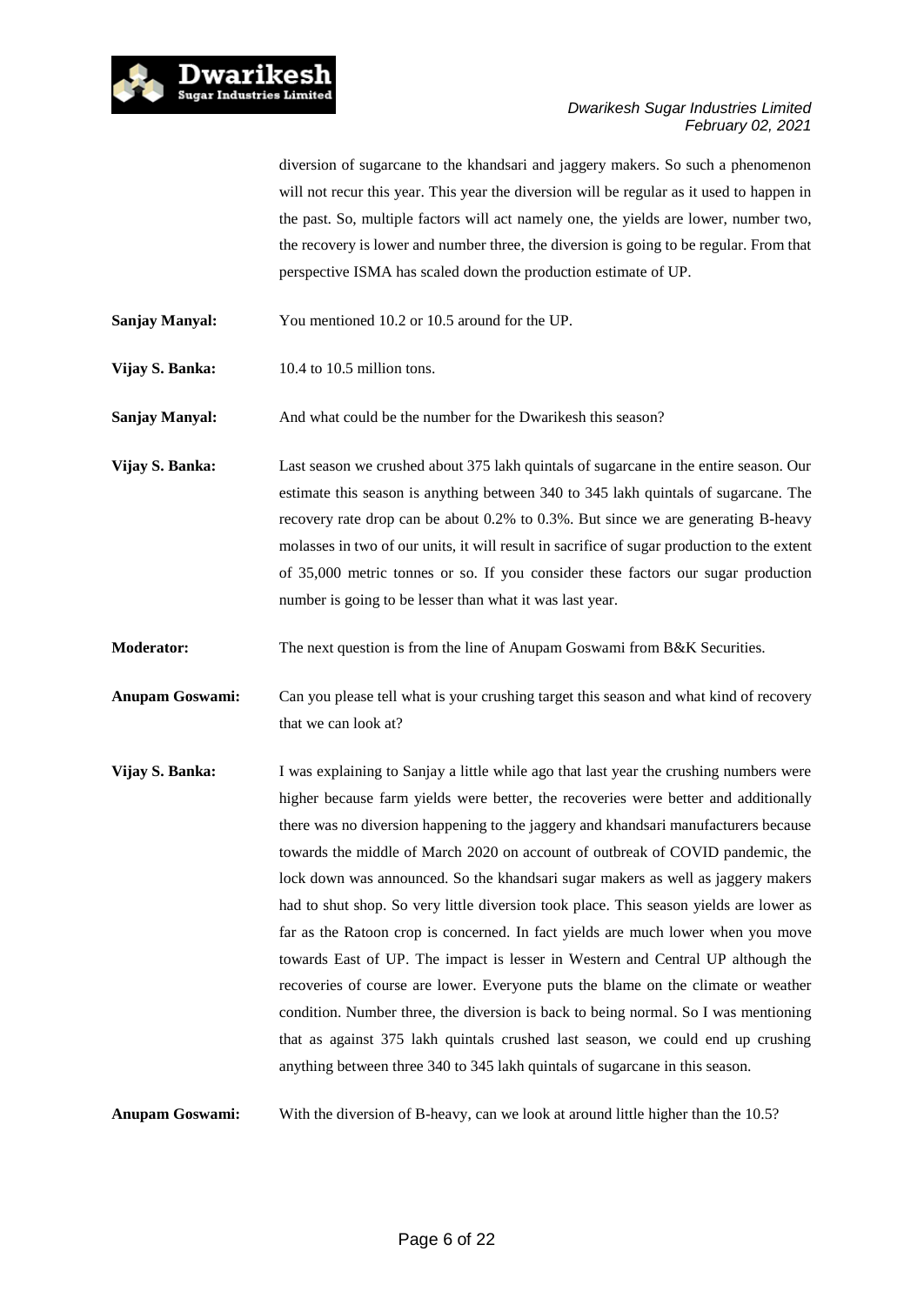

**Vijay S. Banka:** I think we should talk about the adjusted recovery, our adjusted recovery which factors the diversion also last season was close to 12.4%. Yes this season the recovery will be lesser in case of Ratoon crop. The drop in the recovery eventually could be about 0.3% at least. It can get better from here on because of plant cane we can recover some lost ground. So if the recovery last season was 12.4% then it could be around 12.1% this season. Another factor is that on account of generation of B-heavy molasses for making ethanol sacrifice of sugar could be about 30,000 to 35,000 metric tonnes.

Dwarikesh **Sugar Industries Limited** 

**Anupam Goswami:** Drop in yield and lower recovery, also do we see any stronger domestic prices in the mandi?

**Vijay S. Banka:** This has been more than made up by improvement in crushing numbers and production numbers in Maharashtra. It is estimated that Maharashtra will also produce equal quantity of sugar that we are going to produce in UP. The overall country's production number is about 30.2 million tonnes. We started the season with about 10.3 million tonnes of sugar stock, we will produce 30.2 million tons which means sugar available will be 40.5 million tons. Let's see how much of export happens. But the most interesting & encouraging factors is the diversion happening in favour of ethanol. Last season the number was a little less than 1 million ton. This year the sacrifice of sugar in favour of ethanol is estimated to be at least 2 million tonnes and in the next year, we will find many sugar companies making ethanol directly from sugarcane juice. It's just a matter of one or two years and I think we can see a sacrifice 3 to 4 million tons of sugar in favour of ethanol. We are inching towards a balancing position where production and consumption are equal, assuming that consumption also registers a moderate growth year after year.

**Anupam Goswami:** My next question is on our run rate of ethanol we did around 56 lakhs litres. What happened in that, it's a bit lower?

**Vijay S. Banka:** Yes, it's lower. Actually our ethanol run rate should be at least a crore litres per quarter. In this quarter our plant was under shut down for various repairs and then when we enhanced our capacity to 130 KLPD it involved synchronization of 100 KLPD with 30 KLPD. When the bidding happened we bid for depots which are closer to our plant and out of blue their allotments were abruptly cancelled. So subtle adjustments had to be made in moving away to other depots and of course it takes some time. However as explained earlier the matter has been escalated to the top levels of both food ministry and petroleum ministry, as well as with the OMCs. We expect these issues to be sorted out very quickly. I don't see any problem in supplying about 4 crore litres of ethanol in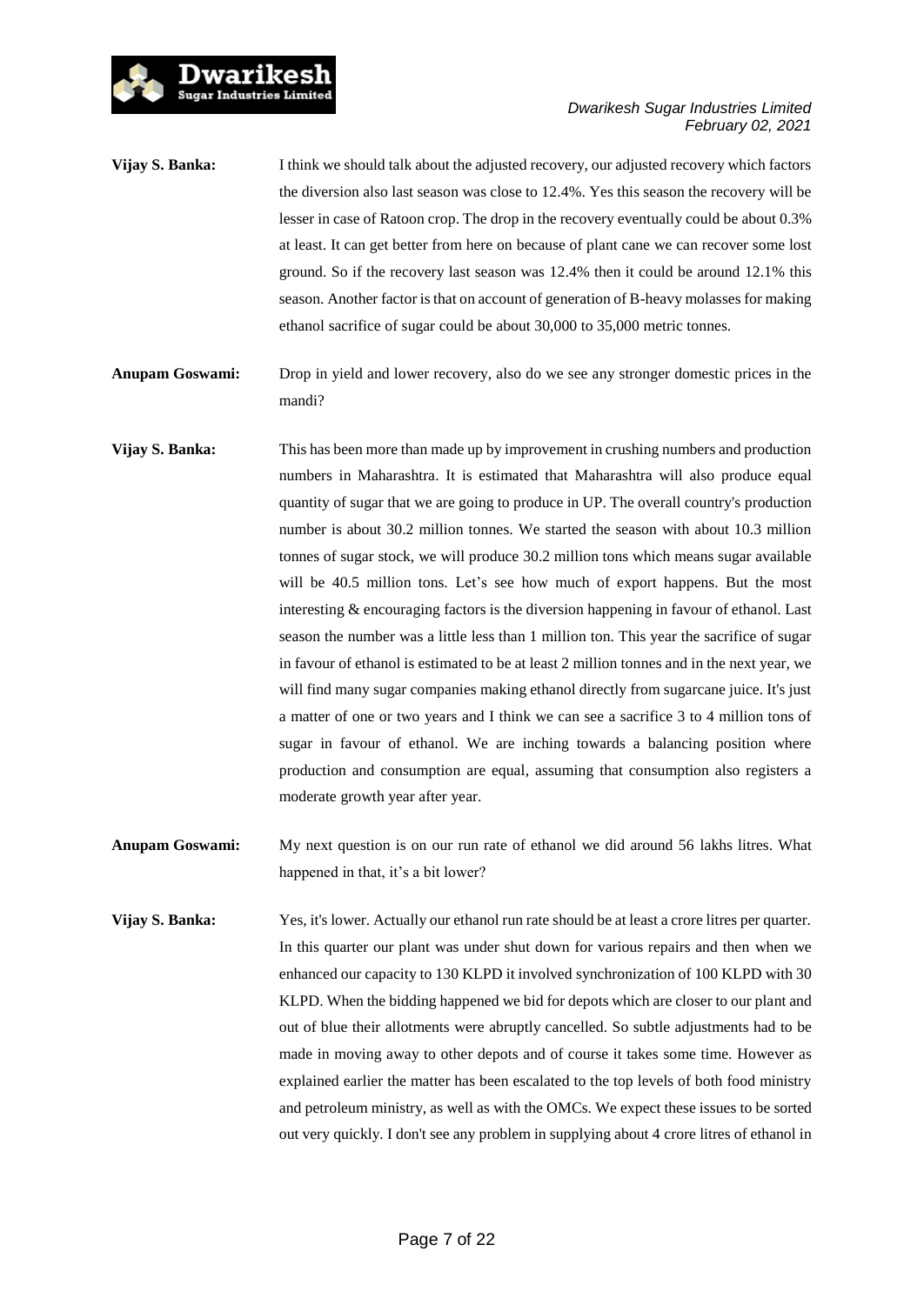

the ethanol season which is commencing from  $1<sup>st</sup>$  December and ending on  $30<sup>th</sup>$ November.

**Anupam Goswami:** So, we should normalize from the next quarter or next to next quarter itself?

**Vijay S. Banka:** Yes.

**Anupam Goswami:** One more clarification 100 KLPD will be totally used for ethanol and 30 will be for ENA?.

**Vijay S. Banka:** No, we are going to use the entire 130 KLPD for ethanol because we have limited capacity of 130 KLPD. We can use 100 KL for ethanol and 30 KL for ENA. However we see more value add in using the 130 KLPD for ethanol. So far as our levy obligation of molasses is concerned, we will give them molasses from one of our units, the third unit where we are not generating B heavy molasses.

**Anupam Goswami:** That's about 16.5%, right?

**Vijay S. Banka:** It's 18%, 18% on a presumptive molasses generation of about 4.85%.

**Moderator:** The next question is from the line of Kunal Mehta from Vallum Capital.

**Kunal Mehta:** We have signed up for exports we have contracted practically the entire export quota which we have got. So, could you please give us an understanding both in the order terms and booking terms, is there a pricing which we have got for this, average pricing.

**Vijay S. Banka:** We have done a total INR deal. We did not get into FOB contract, because FOB contract means waiting for the LCs to come and invariably deliveries going beyond March. So we did an INR transaction where the money comes upfront and we give delivery at Kandla. We did it when the raw sugar stock was quoted at around 14.6 cents per pound. Our average realization, considering the transportation costs, etc., and also factoring for the subsidy that we are going to get is about Rs 30,500 a metric ton. Now this deal has been done for raw sugar and in case of raw sugar there are inherent advantages as the recoveries get better and collectively one gets a benefit of at least about Rs 1,000 a metric ton, and not to speak about the benefit of interest costs because we will be completing our entire dispatches within February.

**Kunal Mehta:** To understand this, on this Rs. 30.50 our cost of production, you are saying is therefore in case of raw sugar is roughly Rs. 29.50 is this what you are trying to say?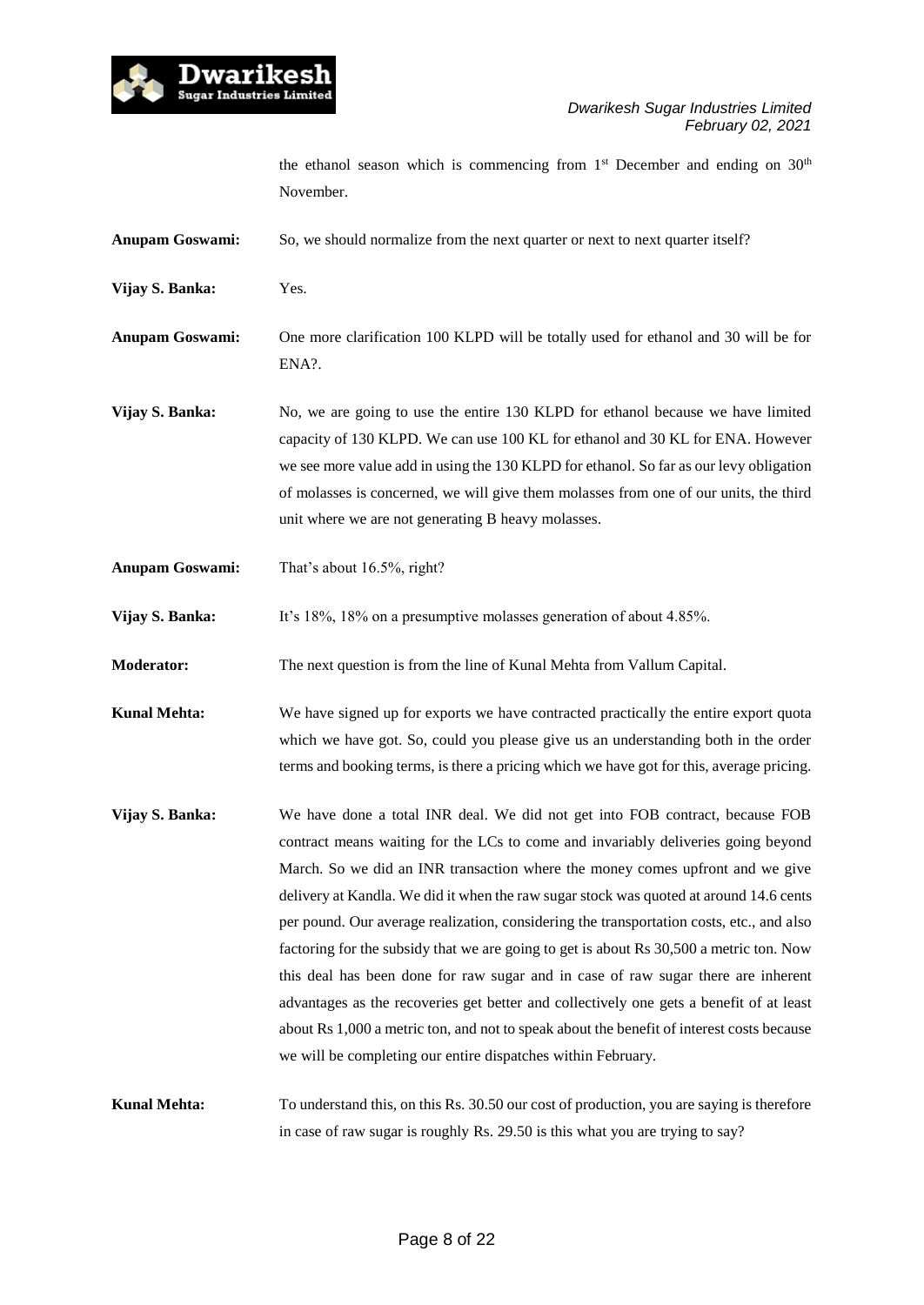

| Vijay S. Banka: | Yes, whatever be the cost of regular sugar, the cost of manufacturing raw sugar is at |
|-----------------|---------------------------------------------------------------------------------------|
|                 | least Rs 1,000 per metric ton lesser.                                                 |

**Kunal Mehta:** Our cost of production this year would be per quintal?

- **Vijay S. Banka:** We will have to wait and see how our recoveries are. It would be a little premature to talk about eventual costs because everything will depend on the recovery.
- **Kunal Mehta:** So can you suggest for this year. For the quantity which you have contracted to export which I think you would move from our inventory, there will be some part of this year's crushing also?

**Vijay S. Banka:** No, it will not be from the inventory, it will be from the ongoing production.

**Kunal Mehta:** The next question I wanted to understand, you mentioned that on the Eastern side of UP, the yield this year is low, I'm sure you also gave the reason that the Ratoon crop this year it was a bit on the weaker side. Any reason why yields from the western side are still more fine but yield on the Eastern side is very much affected

- **Vijay S. Banka:** The yields are lower across UP, West UP is the least impacted and Central UP is little more impacted and East UP is most impacted. There has been pest attack of red rot also there. So this is also one of the reasons for a lower yield, but generally climate plays a big role and in case of lower yield as well as lower recovery. For example, now UP in the last 10-12 days had experienced extremely cold climate conditions and there was no sunshine during the day. So, if a phenomenon like that occurs the recoveries tend to get impacted. But yields mainly in East UP was impacted more because of red rot as well as unfavourable climate conditions. Be it West UP, Central UP or East UP all are generally impacted.
- Kunal Mehta: But it was a bit more on the eastern side. Because now I think Eastern yields have started to give their results and the realization there are actually very, I would say, much much lower as compared to what they were last year. For you at least it's been a lot more stable. I expect this is not something which is arising because of something which is long lasting, this is something which is maybe limited to only this season and it is not like that even for the next year we are going to see yields on the eastern side be much lower at this stage. How would you see this overall for UP also and East and West both?

**Vijay S. Banka:** I would call it a one-off phenomenon this season. But yes, the pest attack which has devastated crops in some areas that needs to be controlled seriously because tit can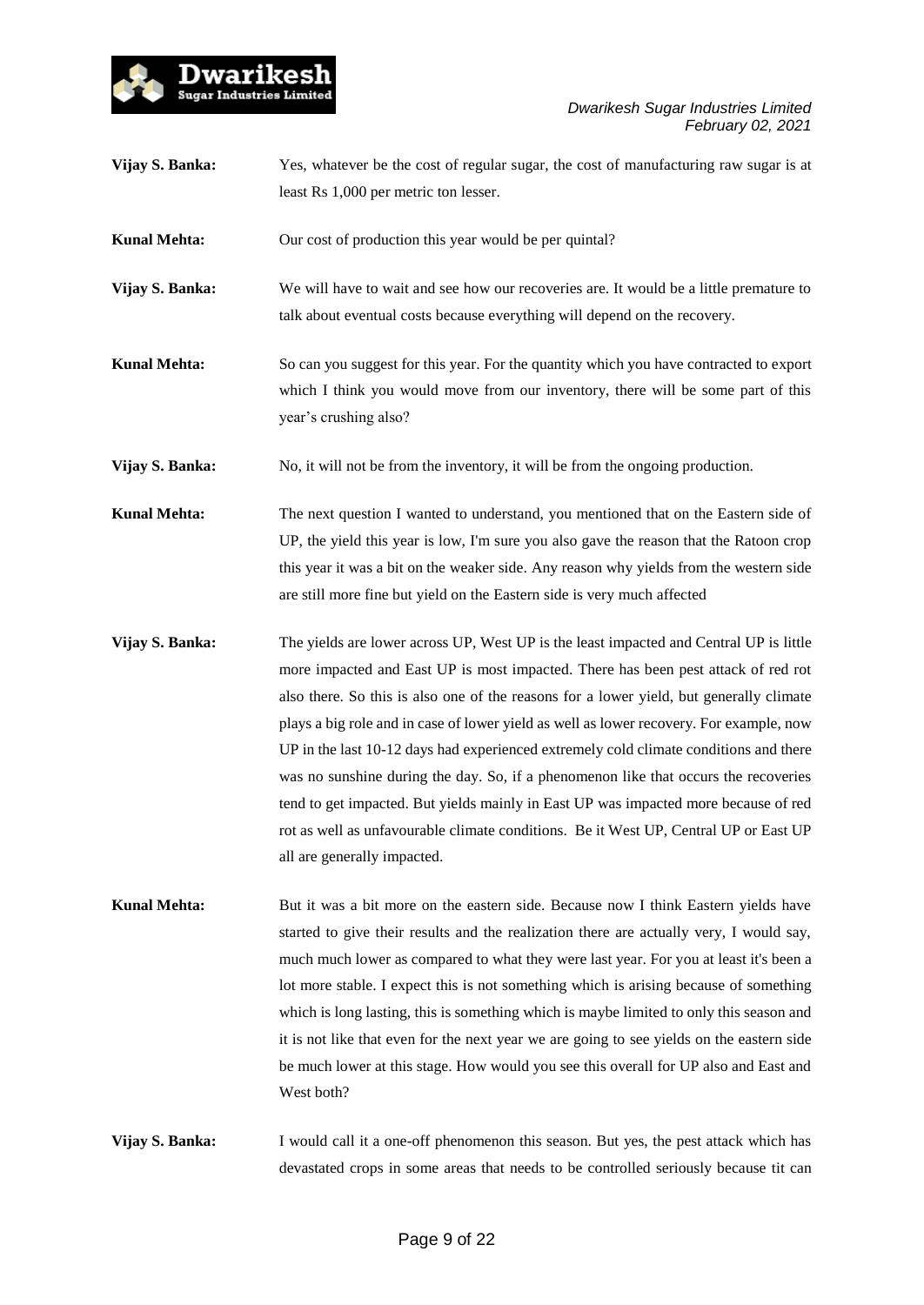

cause big damage. The remedy is that one has to uproot the clumps which are impacted by the red rot attack, bring about change in the sowing patterns, plant some other varieties. On war footing those issues have to be addressed. So, we only assume that next year the weather will not play truant and any reduction in the yield or recovery on account of weather will not be repeated. Red rot pest attack is something which can be managed and which I am sure all companies will be doing it.

**Kunal Mehta:** But the yield which we reached last year, I think do you say that yield is that year, that recovery and that yield amount is practically a top which we have reached in terms of the yield recovery or you say we can think or there is a possibility?

Vijay S. Banka: That can be bettered though I must confess that the recovery seems to be plateauing, but I'm sure it can bettered. It's not that the last season was the best season for all sugar companies. It can be bettered.

- **Kunal Mehta:** Yesterday in the budget there was this one provision if you could help me understand, because actually I'm not able to find it actually in the reported document, whatever has come out in the public domain. There was this certain thing about the blending, I'm aware of everything about the blending background and where we are on this whole thing, but there's a specific provision on blending and how the net I think I'm not able to…anything in the budget which you observed which could beneficial for sugar companies supplying to OMCs for blending, anything, which is not..?
- **Vijay S. Banka:** I think prior to the budget itself the government policies are tailored to encourage ethanol production and ethanol consumption. I was speaking a little while ago mentioning that the government has advanced the 20% blending target to 2025, which hitherto was for 2030. So it has been advanced by five years which is a monumental task, in the sense that we are presently at only 300 crore litres. So we will have to ramp up capacities. Government is working in all seriousness and yesterday also we had a web conference where the UP authorities were involved and we were involved and we were asked to spell out our difficulties so that the government can address them. Government is also interacting with the automobile industry very actively. Maybe next generation reform is to move to the flexi-fuel concept also.

**Kunal Mehta:** This is one last question from my end. Wanted to understand, in the export contracts So in terms of the contract, you mentioned that the contracts which you have signed are more or less FOB in nature, where you only have to only incur the cost to the transportation to the Kandla port, but in general in these contracts are most of the contracts on a CIF basis where the need have to incur the cost of export and if there has been how much is the cost of transportation because there even those rates have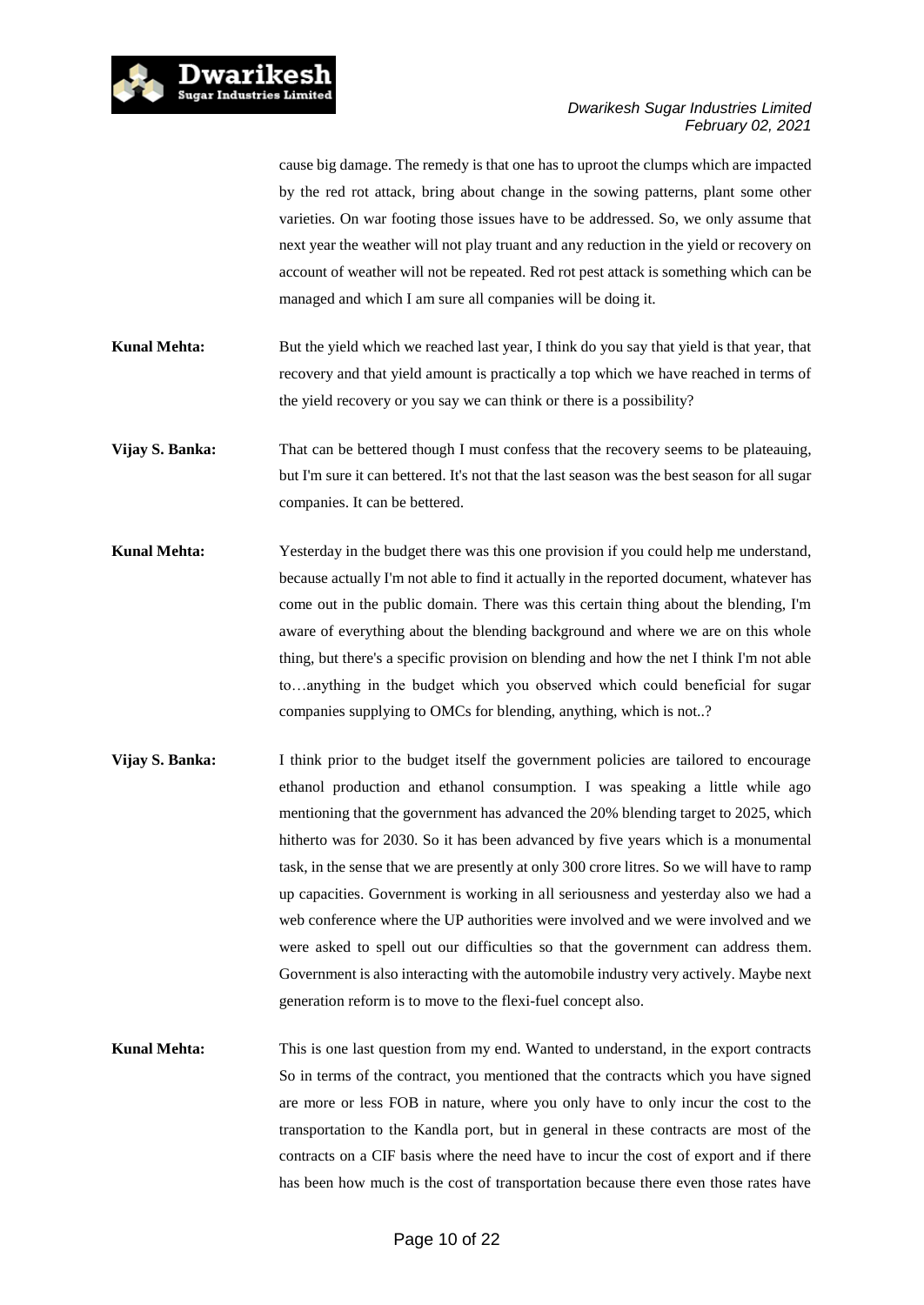

gone up quite a lot. So how much is generally, if presently somebody is doing the contract with somebody with a supplier in Indonesia, with a buyer in Indonesia, then on an average what rates are you observing and on a net basis how much are you making considering a dollar roughly about Rs. 73.1-73.2-73.3.

- **Vijay S. Banka:** Normally the contracts are done either on FOB basis or FOR basis, and we have done on FOR basis and contracted to give delivery at Kandla. In case of FOB you board the sugar onto the ship / vessels and you get payment in foreign currency. For example, in an FOB contract if you have done a deal with some international broking house, typically prior to moving the goods to Kandla or whichever the port be, one gets LC. Once the cargo is loaded on the vessel, then the LC is sent for collection. Normally all the logistics cost at the port, for example storage, because there is lead time between arrival of goods at Ports and the anchoring of vessel is to be borne by us. It involves unloading, storage, again loading on to trucks and then on the vessel. So we choose a simpler way out, we did not want to get into all these activities. You mentioned that the realization sometimes could have been better. The most important thing is at what rate you have entered into a contract, the rate that was quoted when one strikes a contract For example, if we have done our transaction when raw sugar was quoted at 14.6 cents a pound be it FOB or be it FOR, our realization would be better if somebody has done a transaction when raw was quoted a say 14.25 or 14.3 cents per pound. Conversely, their realization is going to much better if they're done at let's say 15 cents per pound. The international prices have moved up and down up and down and have been on rollercoaster ride. One cannot always do a transaction at the best possible prices. There will always be some element of judgment which comes into picture, sometime it goes wrong sometimes it goes right.
- **Kunal Mehta:** So, this difference between the transportation cost is generally how much, if I have to transport sugar to Indonesia, the shipping has to be borne by the buyer himself not by exporter?
- **Vijay S. Banka:** We are not concerned with that. When one does FOB transaction and that is how the prices are quoted one don't incur any transportation cost from port to destination.
- **Moderator:** The next question is from the line of Nimesh Sheth from GT Advisors.
- **Nimesh Sheth:** I just wanted to ask if the company has any dividend policy and if so what is it and if not are you planning a dividend?
- **Vijay S. Banka:** We do not have a formal dividend policy as it is applicable to Top 500 Companies & we are not covered in that category as of now, however our aim is to reward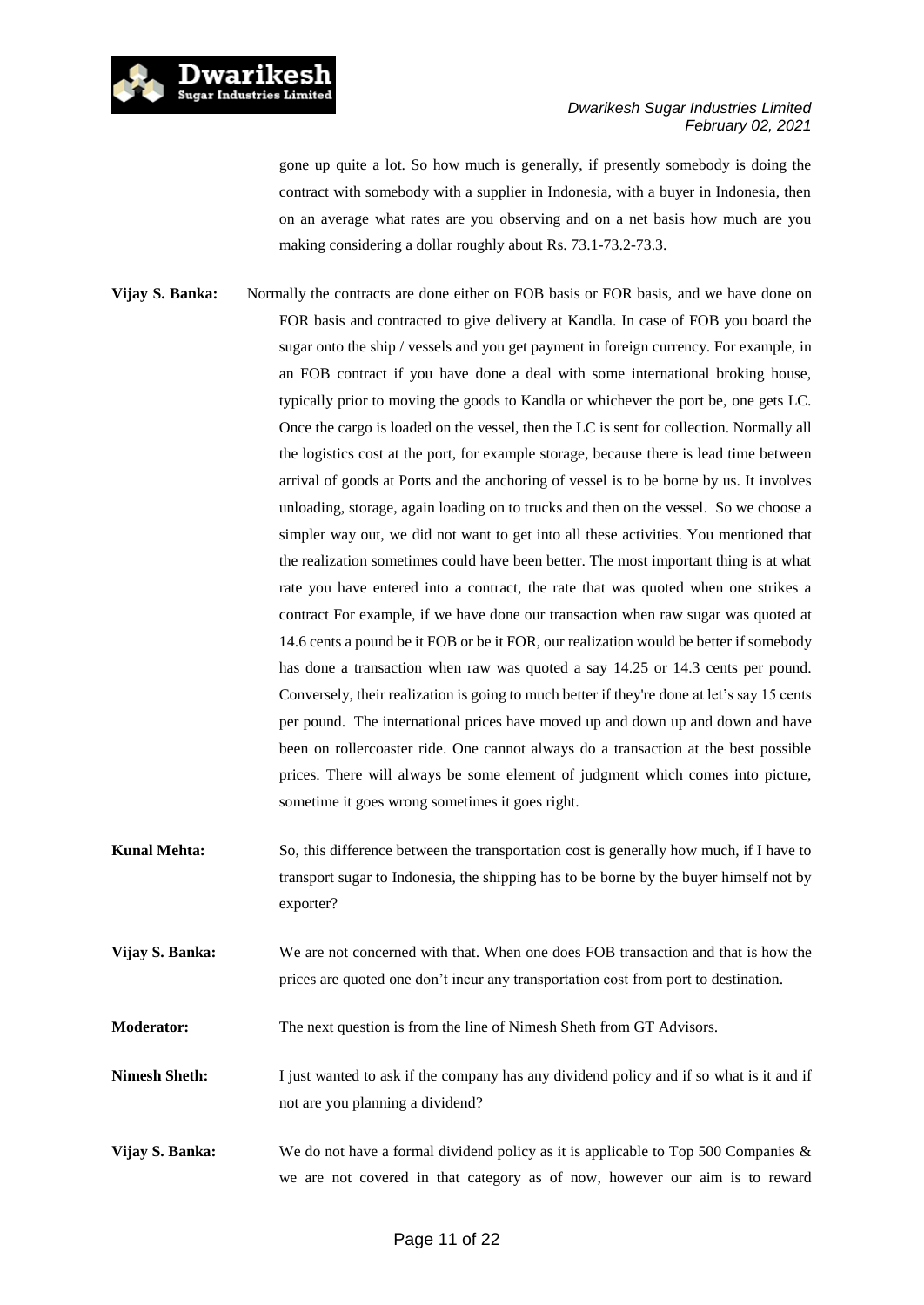

shareholders reasonably depending on the profits in the Company. As you have seen we use around 25% of the profits earned to reward shareholders.

- **Nimesh Sheth:** Do you have any policy for just one final dividend this 25% includes a buy back or is this the sum that you will…?
- **Vijay S. Banka:** This is the sum total
- **Nimesh Sheth:** It could be in any form, dividend, interim dividend, final, buy back?
- **Vijay S. Banka:** Yes.
- **Moderator:** The next question is from the line of Ambar Tanuja from Geomatrix.
- **Ambar Tanuja:** First question is what was the actual crush and recovery for Quarter 4, 2020?
- **Vijay S. Banka:** Quarter 4 or Quarter 3?
- Ambar Tanuja: Like the quarter that went by October to December quarter what was the amount of sugarcane that you crushed and what was the recovery?
- **Vijay S. Banka:** We started crushing at two of our plants on the 31<sup>st</sup> of October and on in one plant we started crushing on  $7<sup>th</sup>$  of November. Since the season commenced we crushed about 119.63 lakh quintals of sugar in the quarter as compared to 104.83 lakh quintals in the corresponding quarter last year. And as far as the production number is concerned we produced about 12.2 lakh quintals of sugar which includes 1.77 lakh quintals of raw sugar, as compared to 11.97 lakh quintals of sugar that we produced including 7.37 lakh quintals of raw sugar during the same quarter last year.
- **Ambar Tanuja:** So basically your recovery has come down quite drastically?
- **Vijay S. Banka:** No, recoveries haven't gone down drastically, we have generated lot of B-heavy molasses also and that needs to be factored
- **Ambar Tanuja:** On the last call you had indicated that you would be looking to 4.5 crore liters and this call you are saying 4 crore liters, so is that to be explained by the lower recoveries and crush?
- **Vijay S. Banka:** No, that is all on account of logistic challenges that we are facing with the oil marketing companies. In this quarter our run rate has been lower mainly because we were allotted depots which subsequently cancelled the allotment and we had to look around for other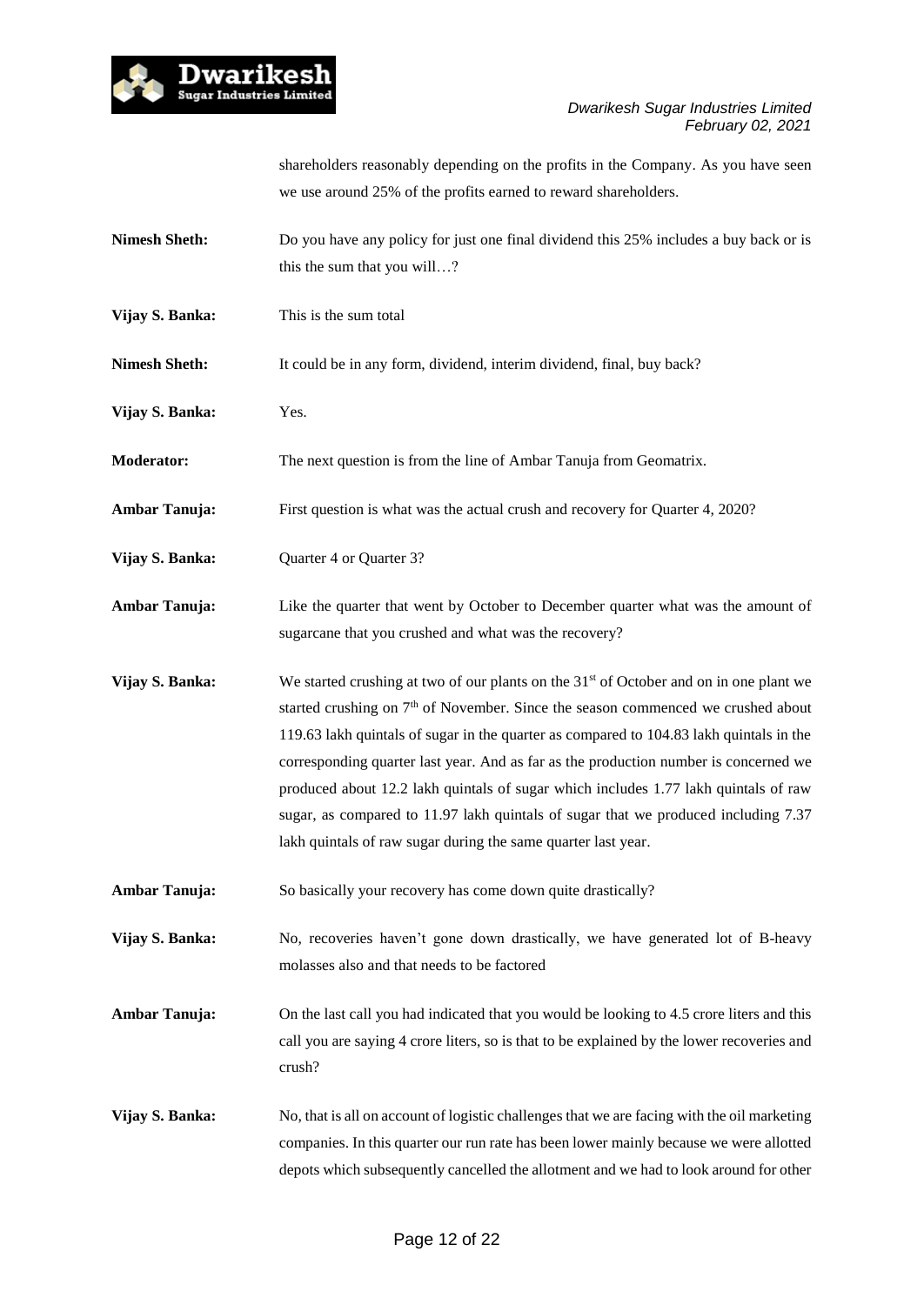

depots. As a result our production also suffered a setback and the dispatches also suffered a setback. But as I mentioned in my call earlier this matter has been escalated to the top level in the food ministry, in the petroleum ministry as well as oil marketing companies. We expect these issues to be ironed out. Assuming there are no challenges in dispatches, then production is not an issue at all. We can achieve a target of 4.5 crore liters with our existing plant capacities. But since we have had these issues, to make up for the lost ground is a bit of a tall order.

- Ambar Taneja: Let me ask you one question which I am not clear. So when you say that these challenges came up during the quarter, like the dispatch and the rerouting of the depots etc. So certainly if you had the production capacity then the raw material that has not been converted into final product is lying at factories
- **Vijay S. Banka:** No, there are storage issues also. We have had limited storage capacity of ethanol as well as B-heavy ethanol. On account of storage constraints also, we have to take a hit on the production as well. Whatever run rate has been lost in the last quarter has been lost. We can definitely step up our production and instead of 1.3 lakh liters we can do little more if required. But to make up for the last round is going to be a tall order
- **Ambar Tanuja:** The raw material inventory if you can step it up I am just trying to understand, you mean the raw material inventory is lying in your books or lying in your factories?
- **Vijay S. Banka:** Yes.
- **Ambar Tanuja:** So the plant came, which is as I understand which has been now coming at the end of January etc. how much could the recovery improve for the plant came? I mean just for production of ethanol, let should say the old way of counting recovery, which is only sugar assuming no B heavy molasses
- **Vijay S. Banka:** The improvement could be about 0.1% or so. If we have lost about 0.3% or 0.4%, the improvement can be about 0.1%, but recouping more than 0.1% would be difficult.

**Ambar Tanuja:** So it's not much, it's just 10 bps, right?

- **Vijay S. Banka:** Yes, 0.1% on the overall production. I am talking about the overall production. Hereon recoveries can be little bit better but overall impact could be 0.3% on cumulative basis till date. Considering improvement in recovery from hereon which is possible then the eventual drop in the recovery could be as low as 0.2% or between 0.2% and 0.3%
- **Ambar Tanuja:** One more question, ethanol production in this quarter was you said 55 lakh liter?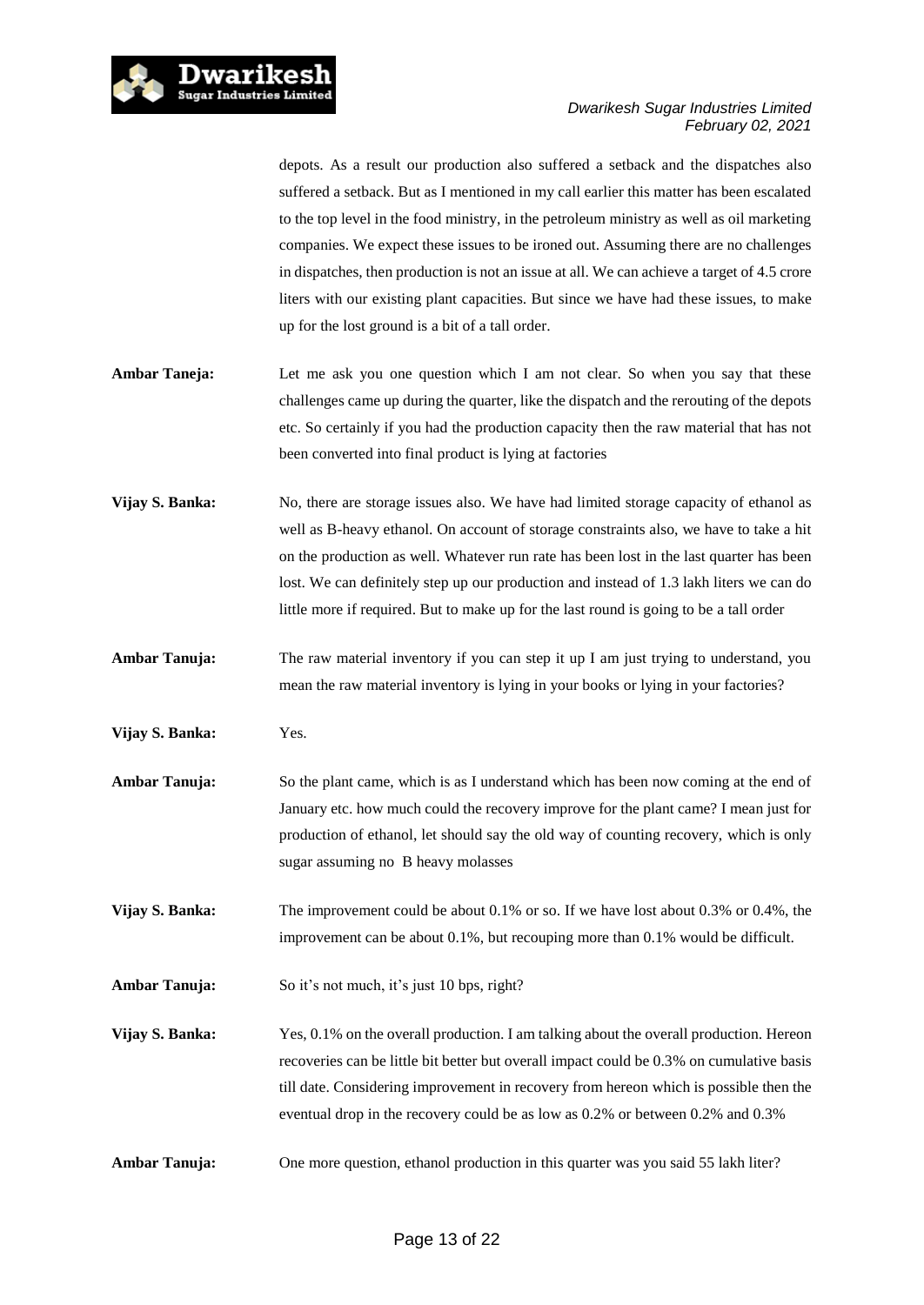

| Vijay S. Banka:      | That is the dispatch number.                                                                                                                                                                                                                                                                                                                                                                                                                                                                                                                                                                                                                                                                                                |
|----------------------|-----------------------------------------------------------------------------------------------------------------------------------------------------------------------------------------------------------------------------------------------------------------------------------------------------------------------------------------------------------------------------------------------------------------------------------------------------------------------------------------------------------------------------------------------------------------------------------------------------------------------------------------------------------------------------------------------------------------------------|
| <b>Ambar Tanuja:</b> | What was the production number?                                                                                                                                                                                                                                                                                                                                                                                                                                                                                                                                                                                                                                                                                             |
| Vijay S. Banka:      | Production I wouldn't have number immediately, but I can get back to you. Production<br>was of course higher, we are carrying stock also.                                                                                                                                                                                                                                                                                                                                                                                                                                                                                                                                                                                   |
| <b>Ambar Tanuja:</b> | I can e-mail you for that.                                                                                                                                                                                                                                                                                                                                                                                                                                                                                                                                                                                                                                                                                                  |
| Vijay S. Banka:      | Sure.                                                                                                                                                                                                                                                                                                                                                                                                                                                                                                                                                                                                                                                                                                                       |
| <b>Ambar Tanuja:</b> | This dispatch problem that you have had which has caused quite a bit of pain, is it an<br>industry issue or just something very specific to you?                                                                                                                                                                                                                                                                                                                                                                                                                                                                                                                                                                            |
| Vijay S. Banka:      | No, it would be an industry issue but one may have got more impacted than the other.<br>It's also a question of luck. We were being little conservative in opting for depots<br>which are closer to our sugar mills. If we had displayed courage maybe we could have<br>opted for depots which are little away and may be there the impact could have been<br>lesser.                                                                                                                                                                                                                                                                                                                                                       |
| <b>Ambar Tanuja:</b> | But you have to bear the transportation cost yourself, is it?                                                                                                                                                                                                                                                                                                                                                                                                                                                                                                                                                                                                                                                               |
| Vijay S. Banka:      | Yeah, exactly there would have been some transportation impact,                                                                                                                                                                                                                                                                                                                                                                                                                                                                                                                                                                                                                                                             |
| <b>Ambar Tanuja:</b> | What I am trying to understand I don't know the production process fully; what I am<br>trying to understand is that when you purchase cane and the cane goes into processing,<br>juice and their molasses and their sugar and when you have all these problems in<br>selling, whether the problems like you said. How feasible is it to make it up then<br>because to the layman it sounds kind of unbelievable? Are you telling me that basically<br>a lot of your next three quarters' profit is sitting in an inventory right now? Would that<br>be a fair thing to say?                                                                                                                                                 |
| Vijay S. Banka:      | As far as sugar is concerned there are never an issues because every sugar company<br>plans and builds up its godowns to accommodate any increase in the sugar inventory.<br>So storage of sugar is seldom a problem. Sugar mills either have pukka godowns and<br>if there is surge in production and lesser dispatches on account lower releases then one<br>can always have makeshift godown in factory premises. So far as sugar is concerned<br>there is never much problem because every sugar company proceeds with the mental<br>framework that sugar is going to be stored over a period of time. In case of ethanol it<br>is expected that there will be faster turnover of the product and money will also churn |

faster. When the government is spearheading a big scale project of ethanol blending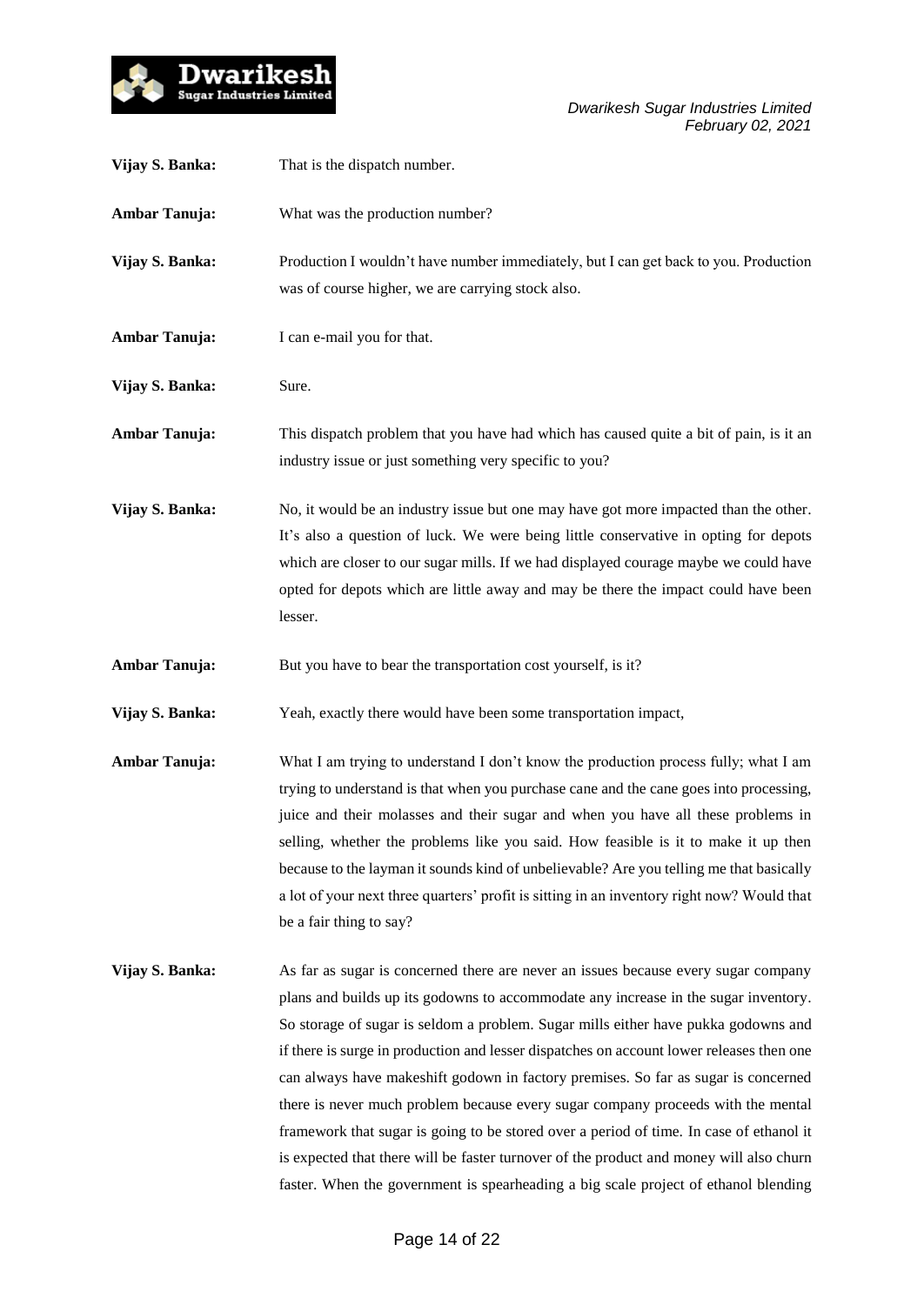

program, there are bound to be initial hiccups which are there and they will get ironed out in course of time.

- **Moderator:** The next question is from the line of Shivani Mittal from Dalmia Securities.
- **Shivani Mittal:** I wanted the data point on how has our ethanol processing cost been and molasses transfer price for both B-heavy and C-heavy?
- **Vijay S. Banka:** The conversion cost is roughly Rs. 10 a liter and the transfer price for C-heavy molasses Rs. 300 a quintal and for B-heavy is Rs. 670 a quintal.
- **Shivani Mittal:** What is your outlook exactly on the international sugar prices going forward because we know we are almost at all-time highs of 16 cents per pound?
- **Vijay S. Banka:** Season 2020-21 is estimated to be a deficit year, with the deficit being a small quantity of about 1 million or 2 million tonnes. Deficit is expected to happen because of drought condition in Thailand and also because of dryness in weather in Brazil as well. The international prices are presently around 16 cents a pound and I think at these levels the prices should be sustainable. They could hover anything between 15 cents a pound and 16 cents a pound. Someone a little while ago wanted to know the ethanol stock we were carrying on 31<sup>st</sup> of December. We were carrying an inventory of 36.38 lakh liters.
- **Moderator:** The next question is from the line of Senthil from ithought Financials.
- **Senthil:** On the sugar profits for the quarter, it has come at a lower end, so could you help us with the rationale behind that?
- **Vijay S. Banka:** Two reasons, number one the realization of sugar during this quarter as compared to the corresponding quarter last year is lower by about Rs. 80 a quintal. Number two, the recoveries are also lower by about 0.3% to 0.4%. So a combination of these two factors has resulted in the segment results not being so good.
- **Senthil:** The ethanol, so you have mentioned there has been some cancellations to the quantities that the company was allotted, so what is the rationale behind these cancellations?
- **Vijay S. Banka:** These are not exactly cancellations. The oil marketing companies also estimate certain demand levels. They also estimate that they will sell a particular quantity and that is how they will need to blend ethanol into it. Sometimes their estimates go haywire which is the reason why these allotments are cancelled. Contracts are not cancelled as they offer a choice of supplying to some other depot which is may be in a far-flung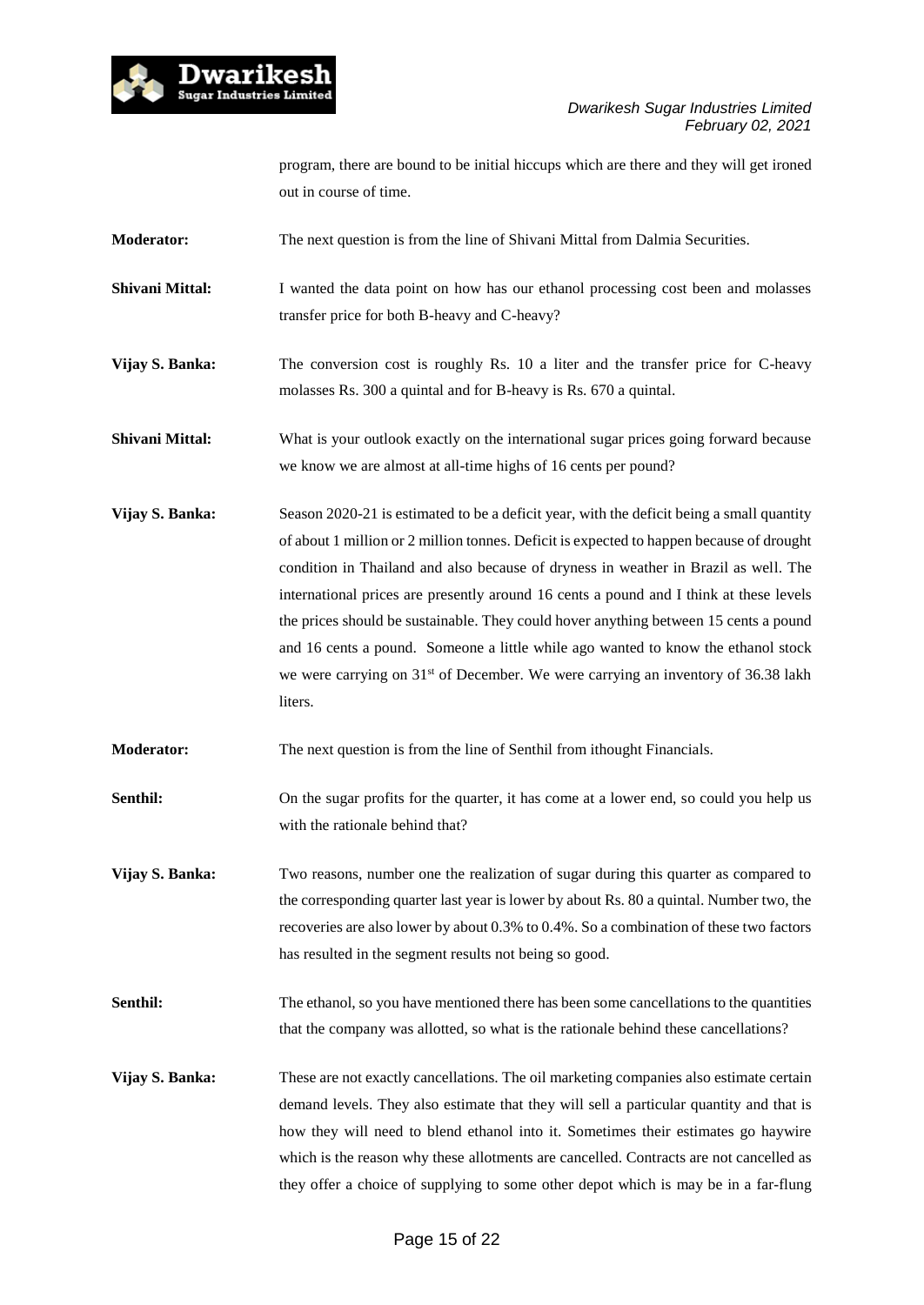

area. The main reason why such problems occur is because of their estimates going haywire. A big program has been embarked upon on a very huge scale and all are in the learning process. I am sure in the times to come everything will get ironed out.

- **Moderator:** The next question is from the line of Anupam Goswami from B&K Securities.
- **Anupam Goswami:** What was our sale of B-heavy liters in this time?
- **Vijay S. Banka:** In this quarter we have sold less of ethanol made from B-heavy molasses. If you kindly see the average realization which is Rs. 46 a little indicates that we have sold more of C-heavy molasses made ethanol
- **Anupam Goswami:** What was the reason of this natural C-heavy?
- **Vijay S. Banka:** We were carrying some molasses stock of the previous season which was first used and converted it into ethanol for sale. So that's the reason why our initial sales in the month of October-November was all from C-heavy molasses.
- **Anupam Goswami:** Are we carrying any C-heavy molasses only?
- **Vijay S. Banka:** Nothing, no more. Only B-heavy.
- **Anupam Goswami:** From next quarter onwards it will be only B-heavy?
- **Vijay S. Banka:** B-heavy, exactly.
- **Anupam Goswami:** Can you explain a logistic problem? As for I know the freight cost would have to be spent by the OMCs for the ethanol procurement, is that right?
- **Vijay S. Banka:** Yes, they are supposed to pay but they pay at a particular rate. If one goes to another depot which is far away, so they will reimburse you at a particular rate which is much less than the rate at which we are actually able to transport the material. There is some hit which one has to take but at least ethanol offtake would be brisk no matter if one hasto go a little beyond your area of operation. It seems worthwhile doing so. Anyways as I have said, at a very high level the matter has been escalated and we expect resolution of the matter very quickly.
- **Anupam Goswami:** You mentioned about cancellation of some allotment of tenders in ethanol. How much of that quantity would have been cancelled?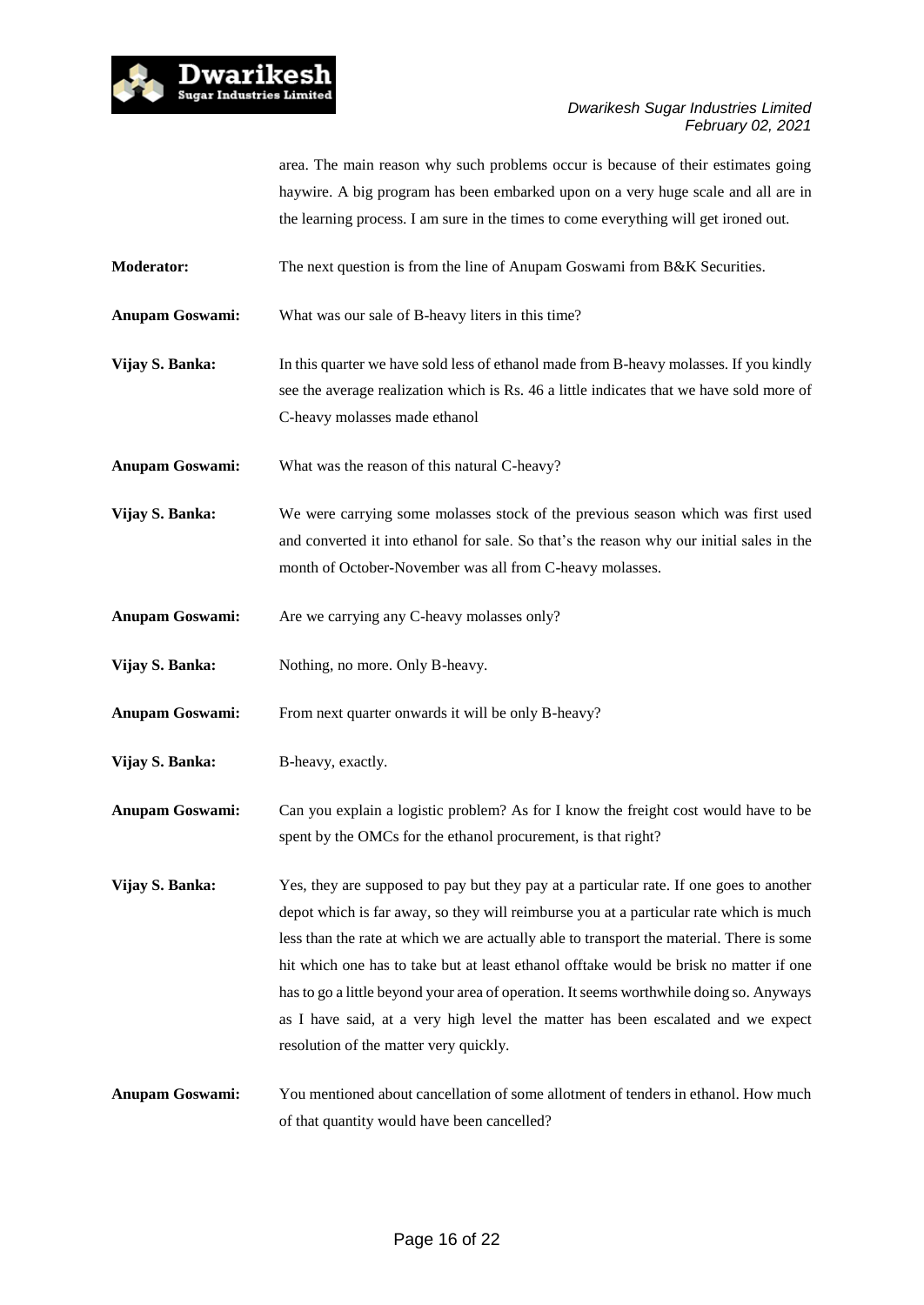

- **Vijay S. Banka:** It's not cancellation. We had opted for Delhi depot because Delhi is very closer to our sugar mill. But the allotment was suspended and whatever supplies were meant for Delhi depot in the month of December got those truncated and then it took a while for them to offer us another depot and for us to sell ethanol to those depots.
- **Anupam Goswami:** This rate mismatch are you talking about. What kind of a variance would it be?
- **Vijay S. Banka:** Which rate mismatch?
- **Anupam Goswami:** The freight rate mismatch to faraway depots?
- **Vijay S. Banka:** It can be as low as Rs. 1; it can be as high as Rs. 4 also.
- **Moderator:** The next question is from the line of Udit Gupta, an Individual Investor.
- **Udit Gupta:** What will be our proportion of B and C ethanol from FY22?
- **Vijay S. Banka:** FY21 hereafter is going to be only B-heavy. In FY 21-22 it will be only B-heavy.
- **Udit Gupta:** We will not be having any balance molasses? The entire quantity will be used?
- **Vijay S. Banka:** Yes, we will have, In two of our units, we are generating B-heavy molasses and in one unit we are generating regular molasses. The regular C-heavy molasses that is being generated is being used fulfill the country liquor levy requirement..
- Udit Gupta: For that we will supply the molasses directly?
- **Vijay S. Banka:** We will supply the molasses, we will not value-add it and make it into ENA and give it to them.
- Udit Gupta: Any plans of expansion in the distillery?
- **Vijay S. Banka:** Yes, I mentioned a little while ago we are examining & evaluating. Many a loose ends are yet to be tied up so we will let you know at the right time but yes it's in the anvil. We are working on it and the process of evaluation is on.
- **Udit Gupta:** We are looking at juice to ethanol?
- **Vijay S. Banka:** There we can use juice to ethanol, we can use B-heavy to ethanol. If we use juice, the capacity will be higher and in the same plant we will be able to manufacture more ethanol. In case of C-heavy the capacity will be lower. If it is B-heavy it will be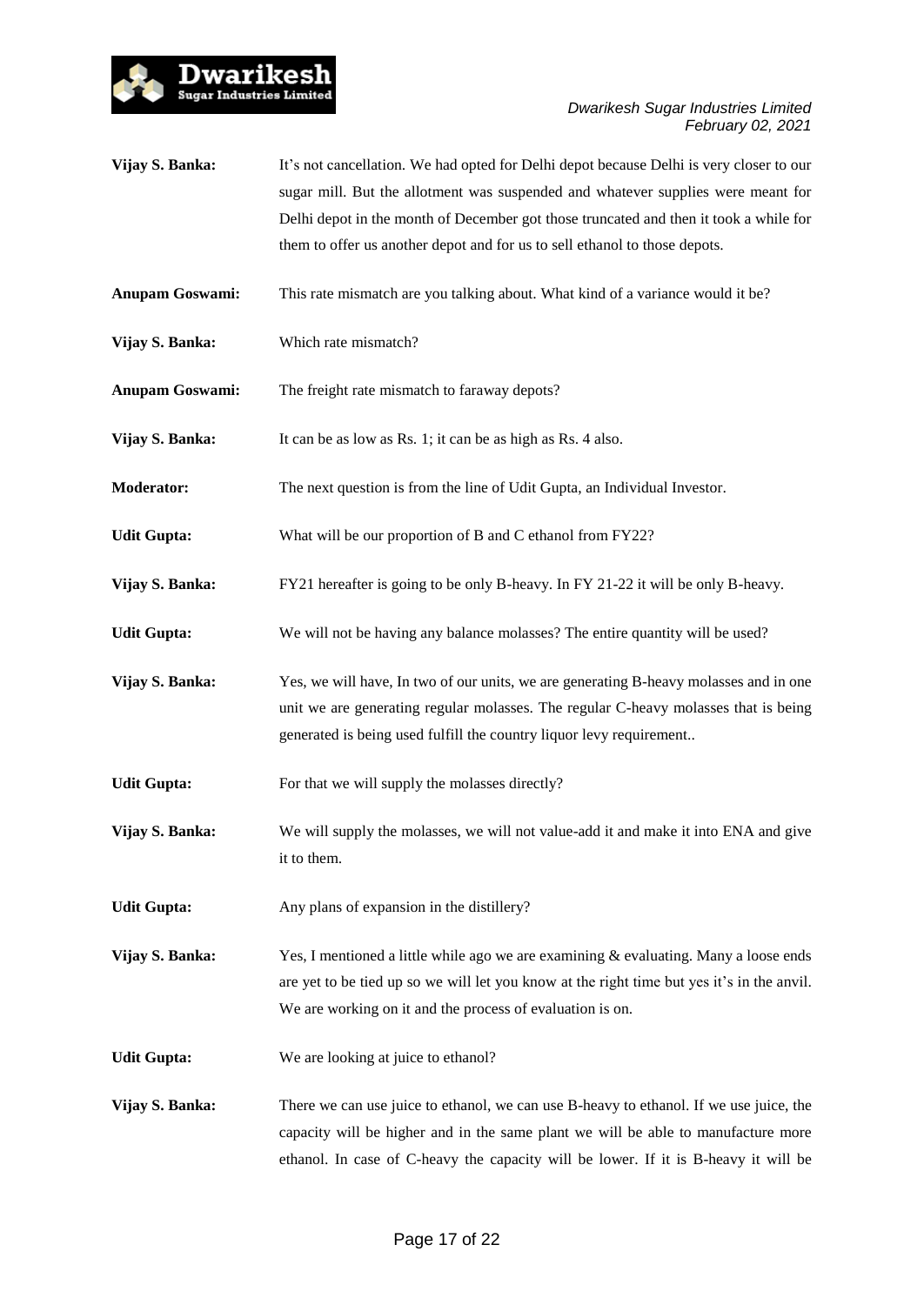

somewhere in between and the plant will also have the wherewithal use grains and make ethanol also. We are just evaluating, once we have taken a final call, we will keep you informed.

- Udit Gupta: How many days is the distillery legally allowed to operate now?
- **Vijay S. Banka:** It can operate for 350 days.

**Udit Gupta:** How many days is realistic? Can we actually operate for 350 days?

- **Vijay S. Banka:** That's possible, unless its C-heavy, C-heavy results in lot of maintenance issues but if we are running a plant in B-heavy and juice, one can run it for 350 days.
- **Udit Gupta:** Next year when we are planning for only B-heavy we should be able to do it 350 days.
- **Vijay S. Banka:** Yes, there is considerably lesser load on the plant. The boilers are also operating comfortably when one is generating B-heavy molasses and using it for manufacture of ethanol
- **Udit Gupta:** At 130 KLPD maximum capacity is 4.5 crores liter.
- **Vijay S. Banka:** 4.5 crore litres, yes.
- **Udit Gupta:** What is our inventory cost of sugar in the last quarter, the third quarter?
- **Vijay S. Banka:** Closing inventory was valued at Rs. 30,900 a metric tonne
- **Udit Gupta:** You were talking about that we have some inventory of around 36 lakh liters of ethanol. Is this quantity then sold in the next few quarters at the higher prices because the prices have now increased?
- **Vijay S. Banka:** It's made out of the B-heavy molasses for the season 2020-21. So it will fetch the new rate announced for B heavy molasses made ethanol.
- **Udit Gupta:** You were talking about we do not have sufficient storage for ethanol, so are we looking at getting some more?
- **Vijay S. Banka:** We have reasonable storage space, but beyond this storing would become very difficult.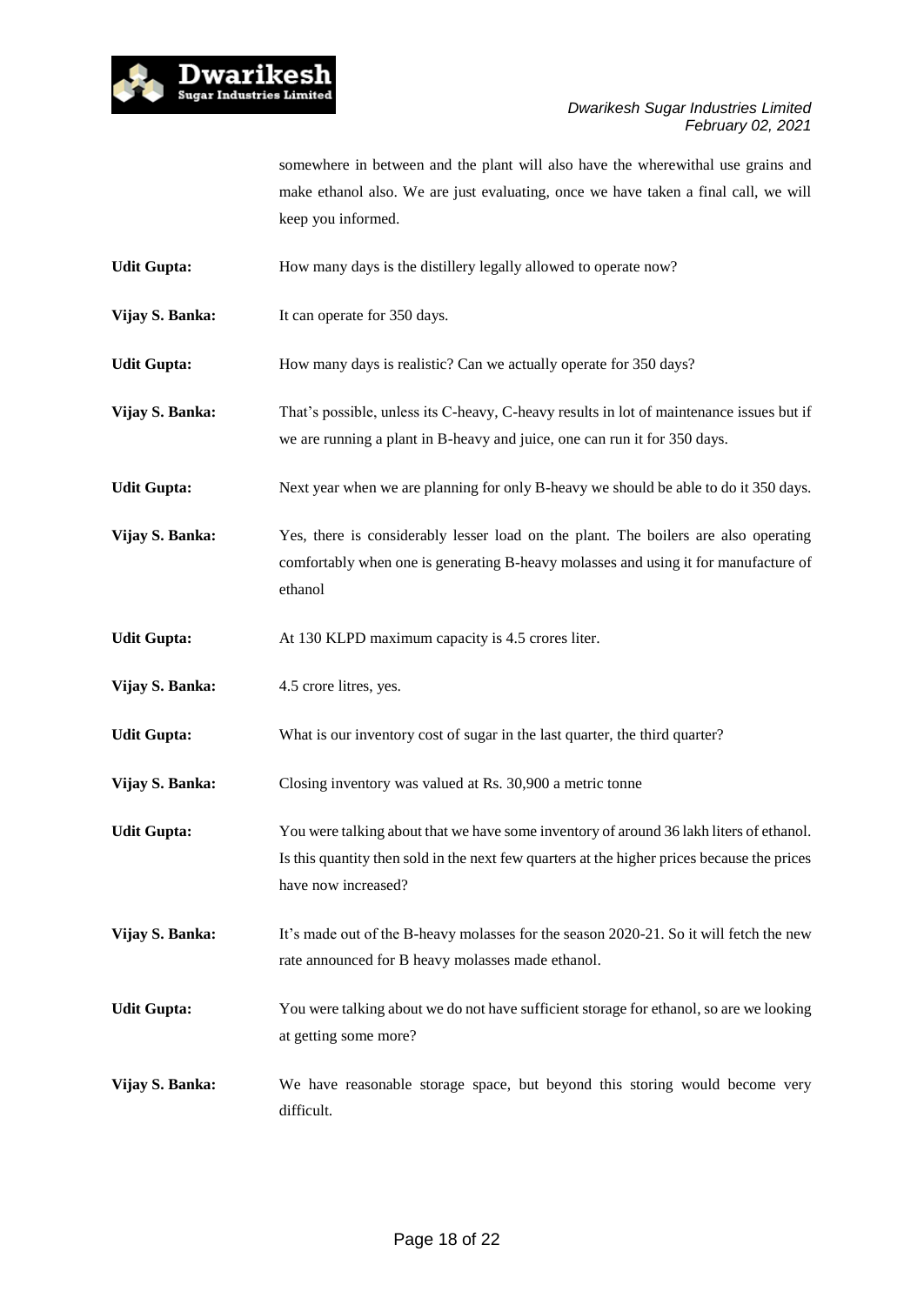

| <b>Udit Gupta:</b>     | That means the production would have been close to what we would have done but the<br>other part just went to the storage?                                                                                                                                                                                                                                                                                                                                                                                                                                                                                                                                                                                                                                                                                               |
|------------------------|--------------------------------------------------------------------------------------------------------------------------------------------------------------------------------------------------------------------------------------------------------------------------------------------------------------------------------------------------------------------------------------------------------------------------------------------------------------------------------------------------------------------------------------------------------------------------------------------------------------------------------------------------------------------------------------------------------------------------------------------------------------------------------------------------------------------------|
| Vijay S. Banka:        | Yes, even in so far as the production is concerned, we will have to take a hit.                                                                                                                                                                                                                                                                                                                                                                                                                                                                                                                                                                                                                                                                                                                                          |
| <b>Udit Gupta:</b>     | Normally these OMC make up the quantity or is it like whatever is lost is just lost?                                                                                                                                                                                                                                                                                                                                                                                                                                                                                                                                                                                                                                                                                                                                     |
| Vijay S. Banka:        | The effort will be to make it up but it's going to be some challenge.                                                                                                                                                                                                                                                                                                                                                                                                                                                                                                                                                                                                                                                                                                                                                    |
| <b>Udit Gupta:</b>     | They keep having more tenders, like the second tender, third tender? So in that we can<br>offer the balance quantity?                                                                                                                                                                                                                                                                                                                                                                                                                                                                                                                                                                                                                                                                                                    |
| Vijay S. Banka:        | Yes.                                                                                                                                                                                                                                                                                                                                                                                                                                                                                                                                                                                                                                                                                                                                                                                                                     |
| <b>Moderator:</b>      | We take the last question from the line of Dharmesh Yadav, an Individual Investor.                                                                                                                                                                                                                                                                                                                                                                                                                                                                                                                                                                                                                                                                                                                                       |
| <b>Dharmesh Yadav:</b> | My question is regarding the sugar being the primary product of the company and<br>primary product because everyone is now focusing on ethanol but still if you see like<br>80% of the revenue that comes from the sugar and it is definitely affecting the bottom<br>line. What efforts company or mill associations they are making to convince the<br>government to increase the MSP because that has been sidelined for quite a year now.<br>Going forward also if the agitation from the farmer is gone and the SAP is increased it<br>will directly affect the margin of the sugar industry again even if ethanol and<br>cogeneration is doing good, it will affect everything. How we are looking to cope up?                                                                                                     |
| Vijay S. Banka:        | In this quarter what also impacted sugar realization was the pressure on the selling<br>price of sugar as large releases that the government had ordered in all the 3 months,<br>the quota was higher and which is why the sugar prices were under some pressure lese<br>in the previous quarters if you have observed the sugar prices have been much better.<br>In this quarter it is Rs. 3180 per quintal in this quarter whereas our average realization<br>in the previous quarters been higher. One factor is that the Government has to regulate<br>the releases properly and secondly our request for higher MSP is already with them<br>and in times to come and I am talking purely from a long-term perspective we will<br>witness huge sacrifices in sugar production in favor of ethanol and when the sugar |

**Dharmesh Yadav:** You have to address the SAP issue? Even if it is increased by Rs. 10 how much exactly …

will get addressed in the times to come.

balances becomes normal as we will not be carrying any abnormally high stock, then there will good support for the sugar prices at reasonable level. That is how the problem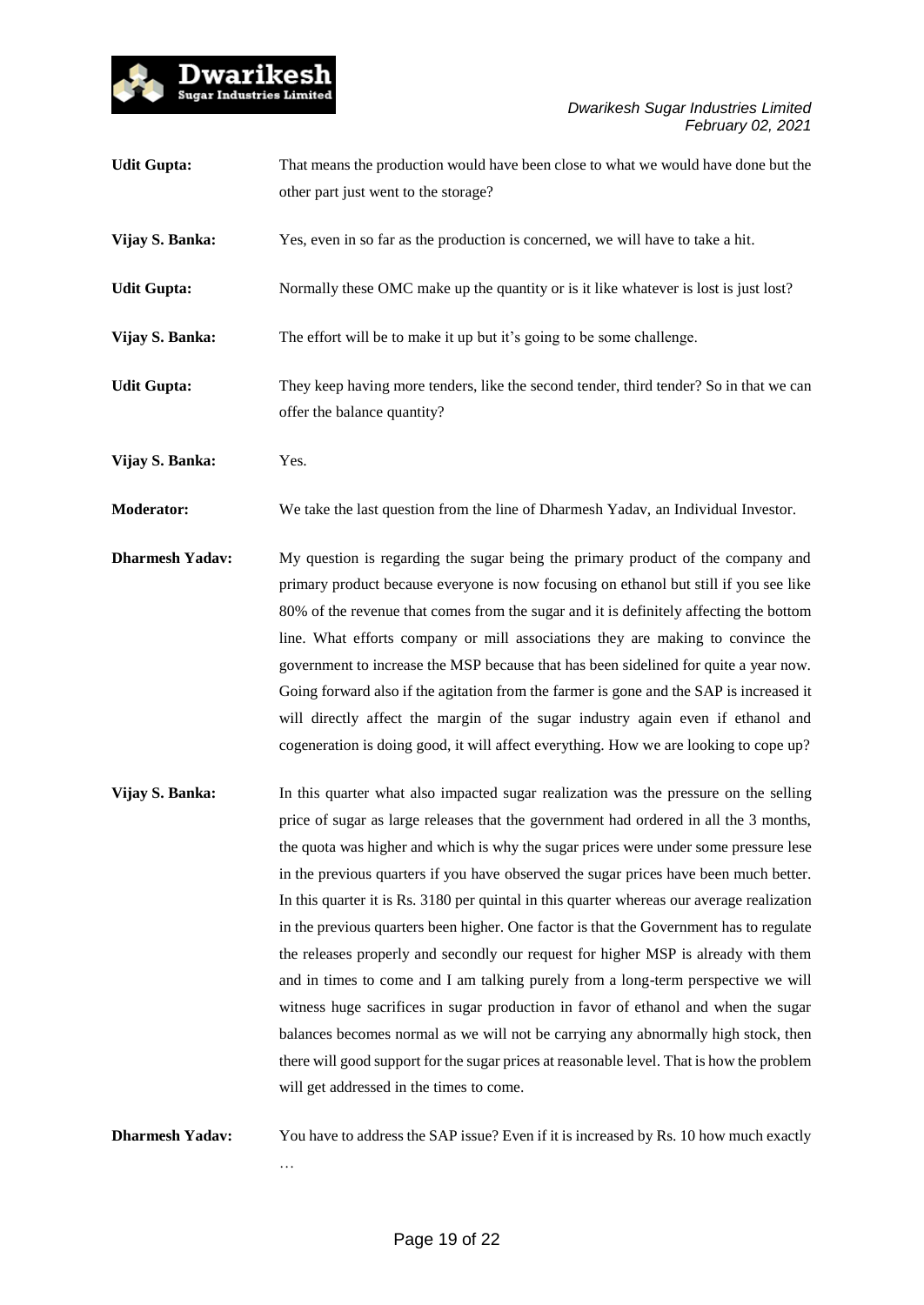

**Vijay S. Banka:** It will impact but as you are aware the government considers all these factors and may accordingly take a call on the MSP as well.

**Dharmesh Yadav:** That is only for UP Government right because every other state they are paying on FRP based and it's been decided by the central government and central government has already decided that there will be no increase in MSP of the sugar. I am just trying to understand how?

- **Vijay S. Banka:** They don't want to institutionalize it. Yes in the short-term as you rightly said there are challenges. One way to regulate is as a company one can respond by increasing our exports. We already sold our entire export quota and if there more redistribution of export quota we will evaluate at that point in time if it makes more sense to export more and of course going forward our product mix is going to undergo a big change as we will be making more of ethanol.
- **Dharmesh Yadav:** As we are producing B-heavy molasses like definitely it will impact the recovery. Recovery will be impacted by 0.2%, If I'm not wrong.
- **Vijay S. Banka:** If you talk about adjusted recovery, there is theoretically speaking no impact but otherwise the recoveries are lower by at least about 1.5%. It varies from mills to mills and the the range is 1.4% to 1.7%.
- **Dharmesh Yadav:** Last year we had produced around 42 lakh quintals?
- **Vijay S. Banka:** 45 lakh quintals in the last season.

Dwarikesh Sugar Industries Limited

**Dharmesh Yadav:** This year we are looking to produce around 40 or 38?

**Vijay S. Banka:** Anything between 38 to 40 lakh quintals. We will be sacrificing about 30,000 to 35,000 metric tonnes of sugar production because of generation & use of B heavy molasses. Secondly our recoveries are also expected to be marginally lower and then the crushing quantity is also lower.

- **Dharmesh Yadav:** This 40 will be including the less crushing but also and also from the sacrificing also. Totally we will around 40?
- **Vijay S. Banka:** If it is not 40, it could be 38 also. As we go forward there will be more clarity.
- **Dharmesh Yadav:** 4.5 Cr of ethanol.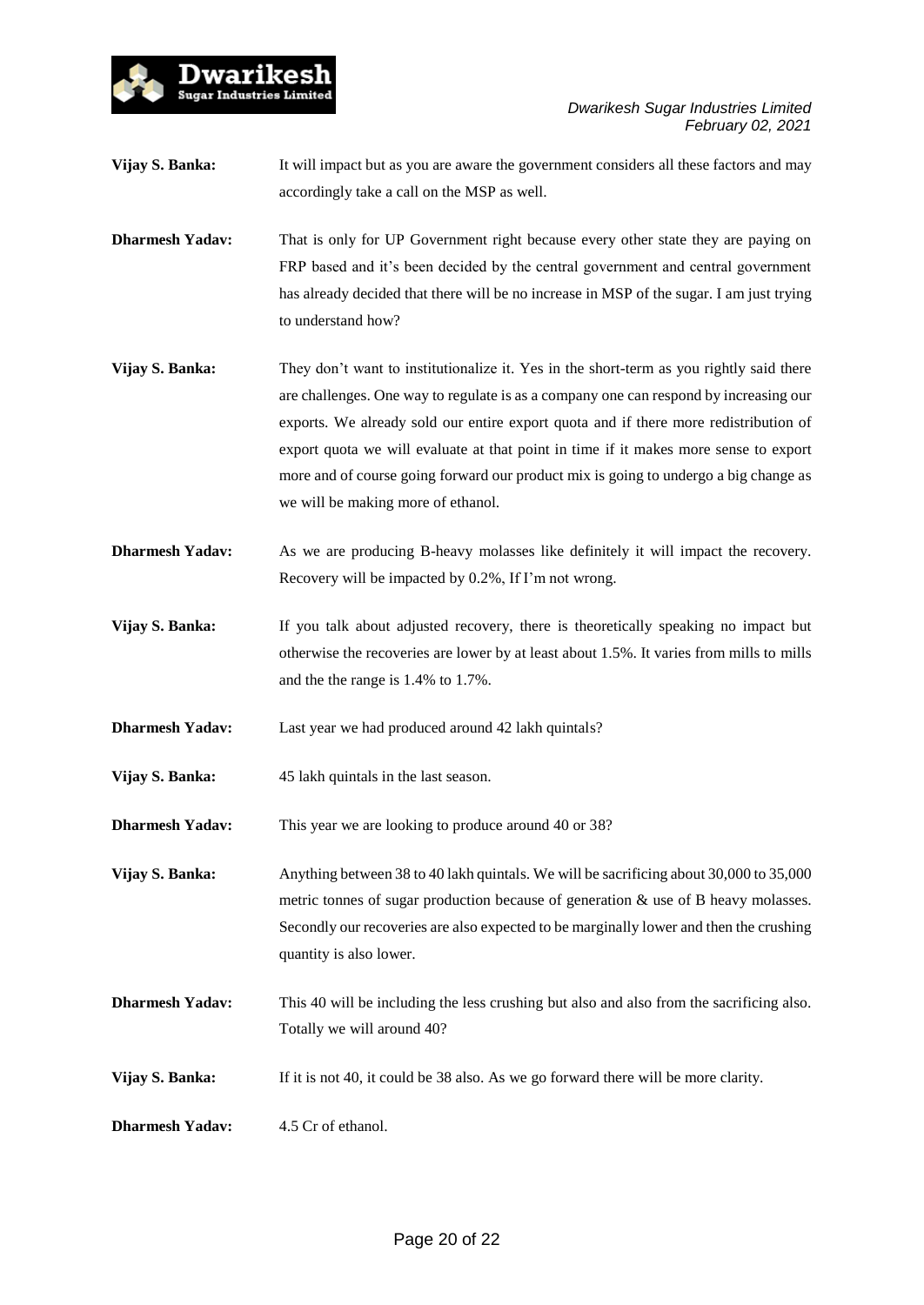

| Vijay S. Banka:        | Yes, that's what we were targeting for this ethanol season. We may not do 4.5 crores<br>but may do about 4 crore litres                                                                                            |
|------------------------|--------------------------------------------------------------------------------------------------------------------------------------------------------------------------------------------------------------------|
| <b>Dharmesh Yadav:</b> | It will also bring up the cost of producing sugar as well or it is going to cope up?                                                                                                                               |
| Vijay S. Banka:        | Cost of production of sugar will go up only if there is an increase in SAP and on<br>account of lower recovery. Diversion of B-heavy ethanol for making ethanol will not<br>increase the cost of sugar production. |
| <b>Dharmesh Yadav:</b> | The inventory will be almost costing at the same price?                                                                                                                                                            |
| Vijay S. Banka:        | Hope so let's wait and see.                                                                                                                                                                                        |
| <b>Dharmesh Yadav:</b> | Apart from that how much benefit we are going to get by producing B-heavy molasses<br>in monthly release quota?                                                                                                    |
| Vijay S. Banka:        | The season has just begun, so let's see how much it definitely will result in better<br>releases. We will have to wait & see                                                                                       |
| <b>Dharmesh Yadav:</b> | This month I followed that. It is around 6000 tonnes or something, 60 quintal<br>something, 60,000 quintal from the sacrifice of B-heavy molasses for Dwarikesh<br>Sugar?                                          |
| Vijay S. Banka:        | We will have to see how much it is.                                                                                                                                                                                |
| <b>Dharmesh Yadav:</b> | In a quarter even if we decrease the quota how much we are looking to sell?                                                                                                                                        |
| Vijay S. Banka         | Our releases are in the range of 2.5 to 3 lakh quintals a month and we will sell whatever is<br>the quantity that we are required to sell.                                                                         |
| <b>Dharmesh Yadav:</b> | The cogen -there was a petition filed for the unit prices.                                                                                                                                                         |
| Vijay S. Banka:        | Nothing has happened so far. The matter is in court                                                                                                                                                                |
| <b>Dharmesh Yadav:</b> | It can be considered that nothing will happen for that?                                                                                                                                                            |
| Vijay S. Banka:        | We proceed with the said premise. We are prepared for the worst but hope for the best.                                                                                                                             |
| <b>Dharmesh Yadav:</b> | Any dividend expected in the month of March. Hopefully month of March will be the<br>better?                                                                                                                       |
| Vijay S. Banka:        | We have not taken any call as yet.                                                                                                                                                                                 |